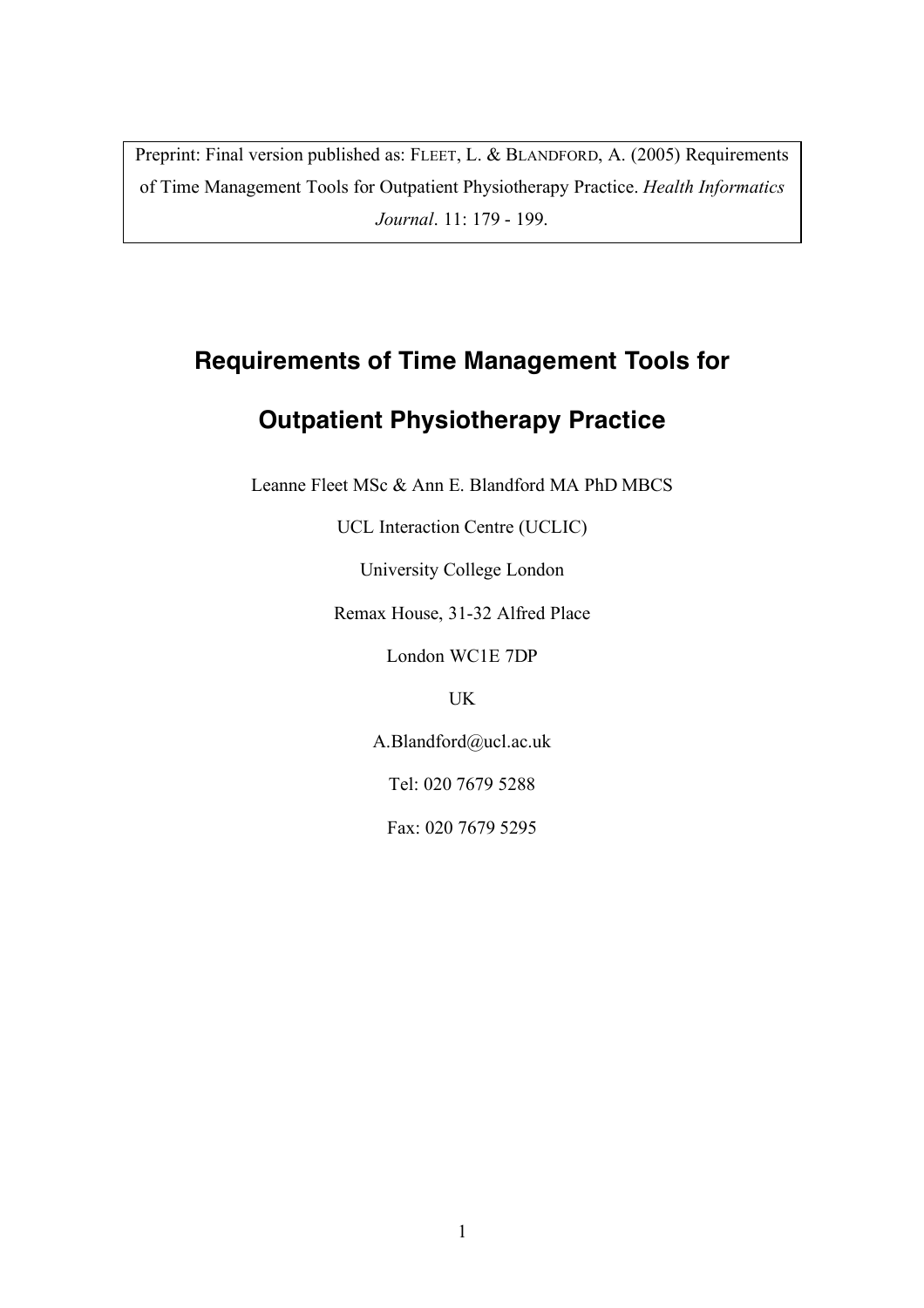# **Requirements of Time Management Tools for Outpatient Physiotherapy Practice**

### **Abstract**

The effects of electronic appointment booking systems on the time management activities of health professionals have received little attention to date. We report on time management practices in three outpatient physiotherapy departments with different paper and electronic systems. The study has identified a set of time management activities and associated social behaviours common to physiotherapy departments. The convenience, flexibility and expressive nature of paper diary systems is of significant value to users, whilst the clarity and superior database functionality of electronic systems are valued by staff using this medium. The study highlights several potential barriers to the effective deployment of electronic booking systems in physiotherapy departments including poor resource and training provision, concerns regarding restrictive diary control measures, the continued reliance on burdensome duplication procedures and the need to coordinate multiple information artefacts, which need to be addressed if such technology is to be successfully designed and deployed.

**Keywords**: diaries; physiotherapy; socio-technical systems; time management

## **Introduction**

The implementation of a national electronic appointment booking system is a strategic tool in the delivery of healthcare in the UK [1], and there is currently great investment in Information and Communications Technology (ICT) in healthcare to improve the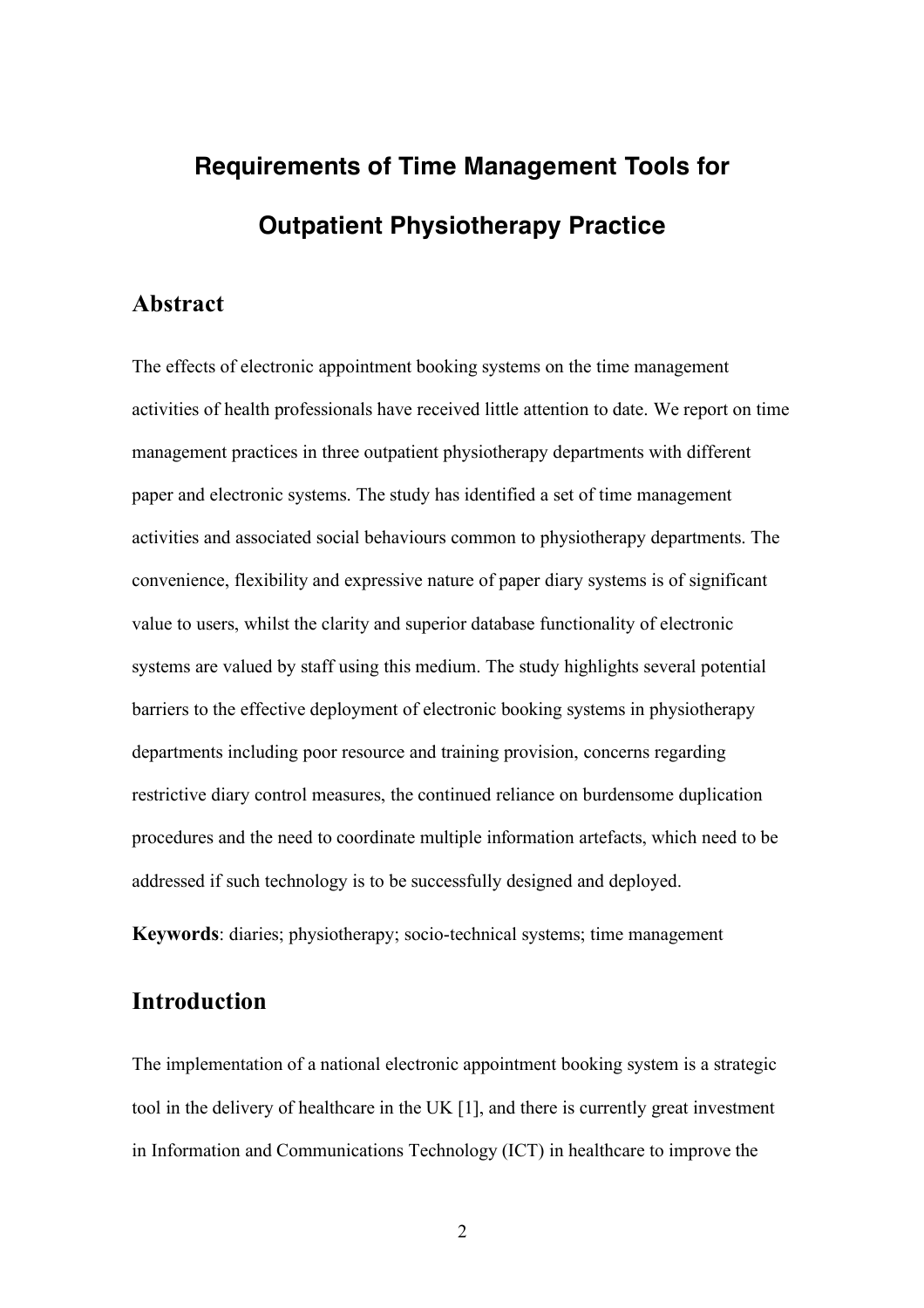delivery of patient services [2]. The introduction of technology imposes a change in working practices and changes the roles of individuals within the organisation. The focus of this paper is on time management systems (of which electronic booking systems are an example) and their use within one healthcare setting: outpatient physiotherapy departments.

The maintenance and use of a diary is recognised as an integral means of managing time. In a physiotherapy department this involves managing both personal and professional time commitments – for example, the scheduling of patient appointments, meetings with colleagues and arrangements for cover during periods of absence. This study investigated the current practice in Physiotherapy Outpatient Departments with differing access to time management tools (both paper and electronic) to uncover the nature of time management tasks and the requirements on tools to support physiotherapists' professional practice.

## **Background**

We consider a time management tool to be anything used by a person to help them manage their time – for example, a paper diary or handwritten 'to-do' list. Advances in technology have led to a new generation of time management tools, for example electronic diaries and group scheduling systems, designed to support people in managing their personal and collective time commitments.

Research into the acceptance and use of time management systems has, to date, been conducted in office environments and academia. These studies have identified positive and negative features of shared diary systems and varying levels of acceptability to individuals, depending on their role and the overall organisational culture. Blandford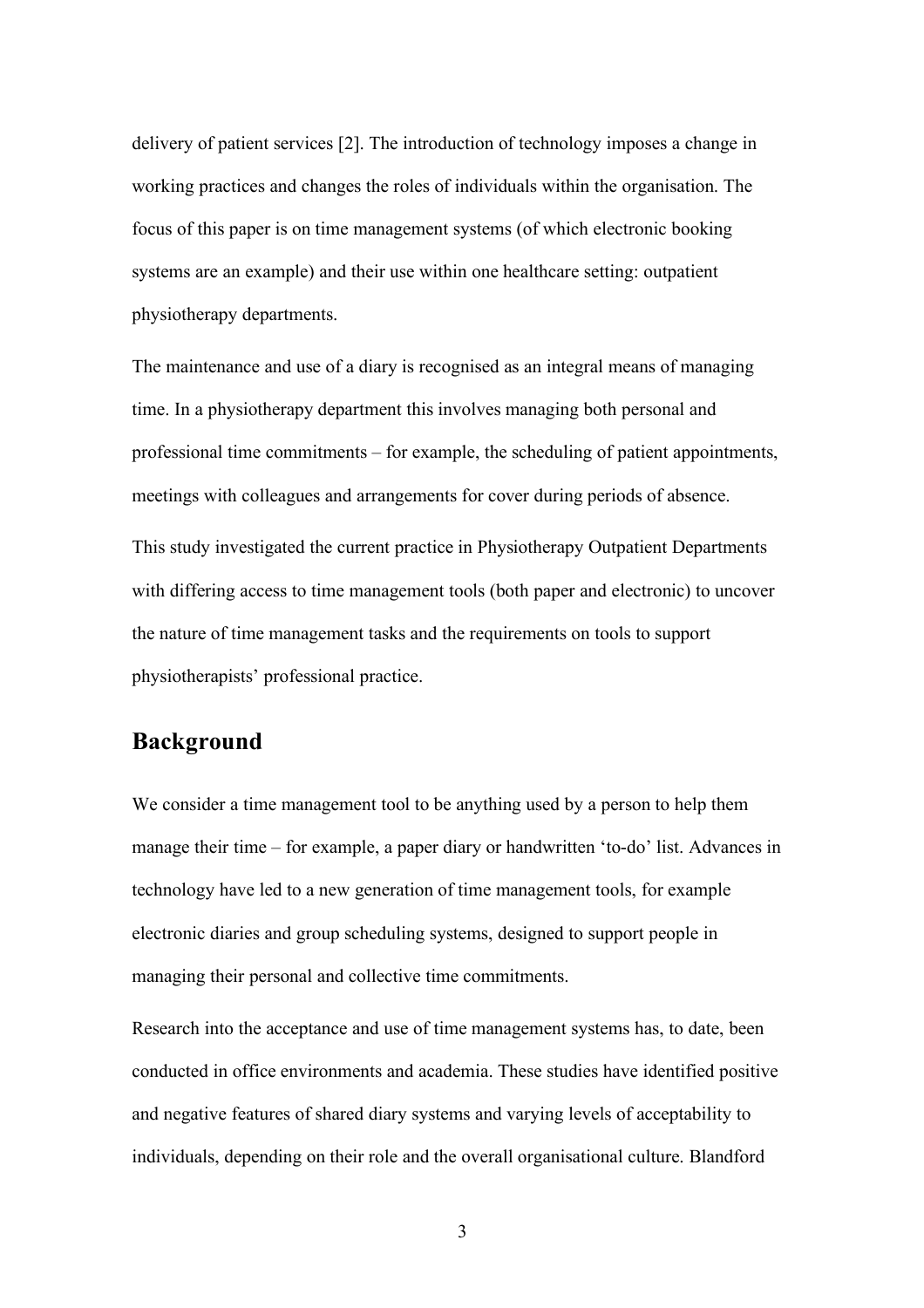and Green [3] have highlighted many shortcomings of the current generation of tools; they conclude that there is no universal ideal time management tool capable of fulfilling the diverse spectrum of user needs. Conversely, studies of the introduction of other IT systems in the NHS (e.g. [4,5]) have shown that, to be successfully deployed, new technologies need to be designed to fit well with the broader aims of the organisation and the individuals working within them.

#### *The socio-technical approach*

The approach taken in this work has been to investigate the social, organisational and user context within which time management tools are used by physiotherapists. As Schein [6] observes, an organisation's culture has a direct impact on the informal working practices that can develop into social and organisational norms. If the formal working practices do not support the work that needs to be done then informal practices will emerge to facilitate that work. When hospital information systems were first introduced, it was found that the greatest difficulties in their deployment lay with the users and their needs to acquire new skills and adapt their work practices, rather than with technological issues [7]. There is growing evidence that social and organisational factors can determine the success or failure of healthcare IT developments [8,9,10]. One important aspect of this is threat to social status. Symon *et al* [11] found that higher status professionals were often more concerned with retaining their status as experts than with adhering to formal organisational practices; technology can provoke perceived empowerment or exclusion by changing working practices. Another aspect is learning and adapting to new technologies. Adams *et al* [12] discuss the important role 'communities of practice' [13] can have in supporting the take-up of new technologies in healthcare. In particular, they note the importance of individuals working within a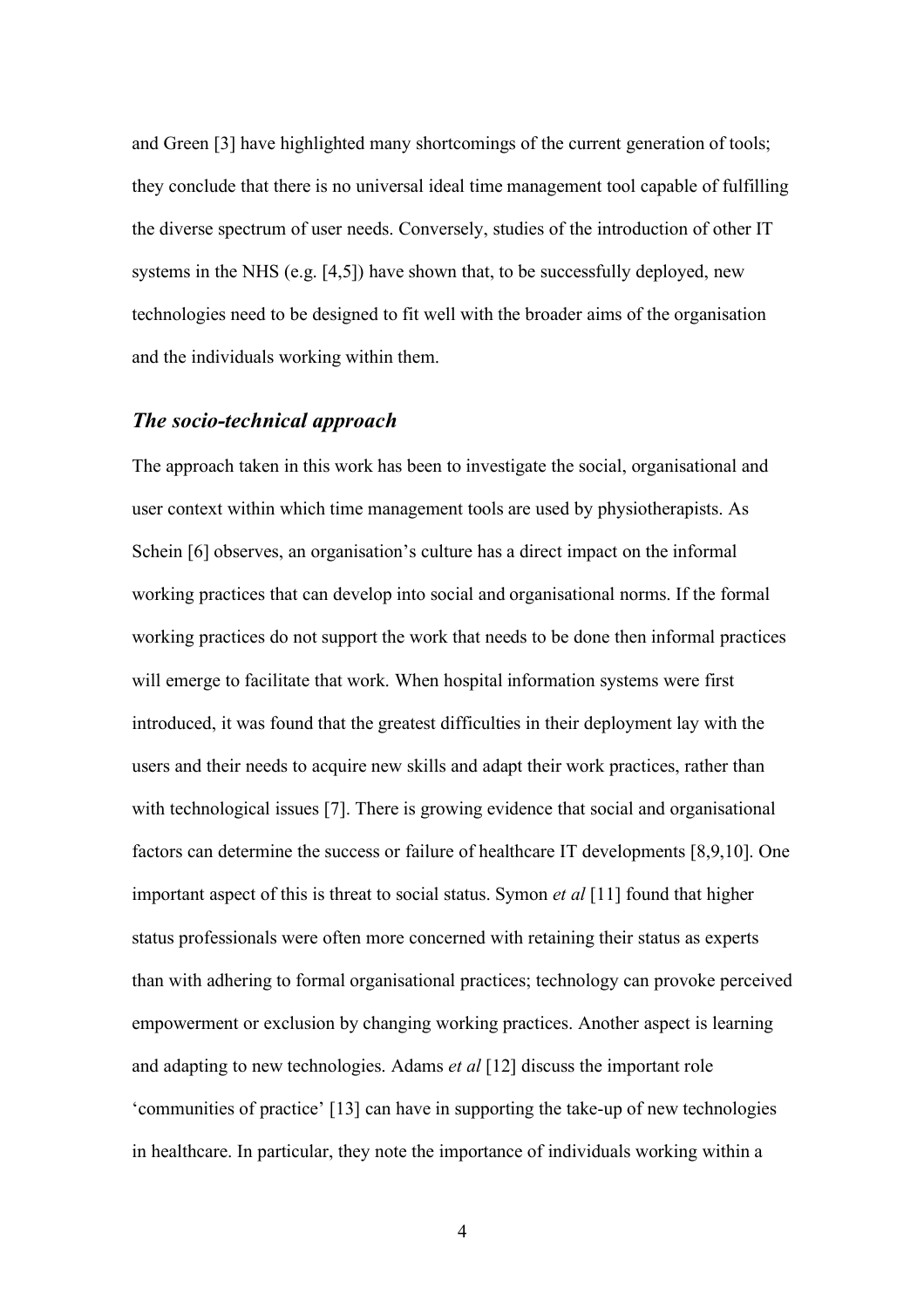work community that supports learning and the evolution of practice to effectively exploit the potential strengths of new systems.

Handy [14] recommends that organisational culture and communication patterns should be taken into account when considering the overall usability of a system and the impact of deployment. Kling [15] elaborates on this further by stating that the success of a system is context dependent. He recognises the role that computerised systems play in altering work and group communication patterns, interdependencies and power relationships. Applications intended to support users and their communication within organisations need to relate strongly to the social setting and social relationships between the end-users – in the current case: those working in a physiotherapy department.

#### *The Physiotherapy perspective*

There is growing evidence of barriers to the implementation of the proposed advances in patient appointment booking in the NHS. The Garner project [16,17] was the culmination of a study to identify the specific needs of physiotherapists and occupational therapists with respect to ICT. This report cites the lack of suitable equipment and inadequate involvement of staff in the development of electronic systems as factors in the failure of physiotherapy staff to fully embrace the information age. The report further recognises that health informatics should form an integral part of the continuing professional development strategies adopted by all clinicians throughout their careers.

Latchford, [2] investigated the factors that influence the use and acceptance of information technology in eight clinical professions operating in the N.H.S. The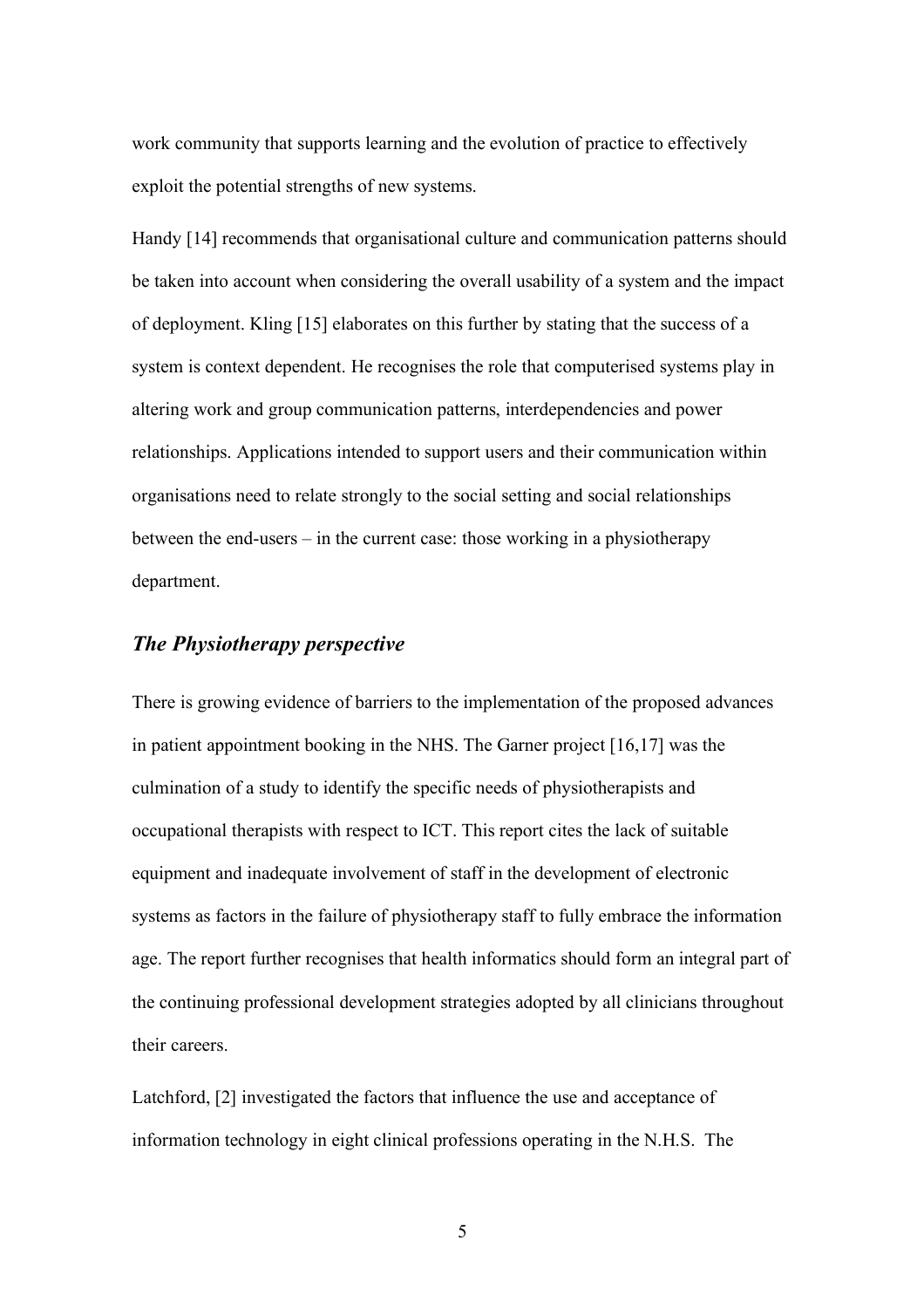physiotherapy professions' response rate in this survey was 72 per cent (362 returns from 500 questionnaires). The survey identified two main barriers to widespread information communication technology (ICT) use. The first was poor resource provision: 46 per cent of the clinicians reported that they share a computer with six or more colleagues. Inadequate training was the second barrier, with more than a quarter of the respondents indicating that they require training in ICT. Other concerns included the provision of outdated equipment, slow connections and systems that were perceived to be wasting valuable clinical time. The fear of duplication of effort, incompatible systems and the demands of adopting new technology were further general concerns highlighted in the survey.

Physiotherapy departments are complex, dynamic organisations. Their functioning relies on the collective co-ordination of clinicians with diverse roles. The maintenance and use of a diary is an integral means of managing time. To be successful, physiotherapy time management systems needs to reflect and support the diversity of professional working practices. Clearly, the overarching factor in the successful deployment of new technology is that it offers a demonstrable advantage over established methods for staff and patients alike. The possible advantages of new technology include improved speed, convenience, accessibility, efficiency, cost savings, safety and usability. The challenge lies in designing and implementing systems that provide a tangible benefit to this genre of health care professional at acceptable cost (where costs include inconvenience, loss of control, error rate, etc.).

This study focuses on the identification and evaluation of traditional and electronic time management tools, and how these tools are integrated to achieve and support personal and organisational time management within physiotherapy practice. Acknowledgement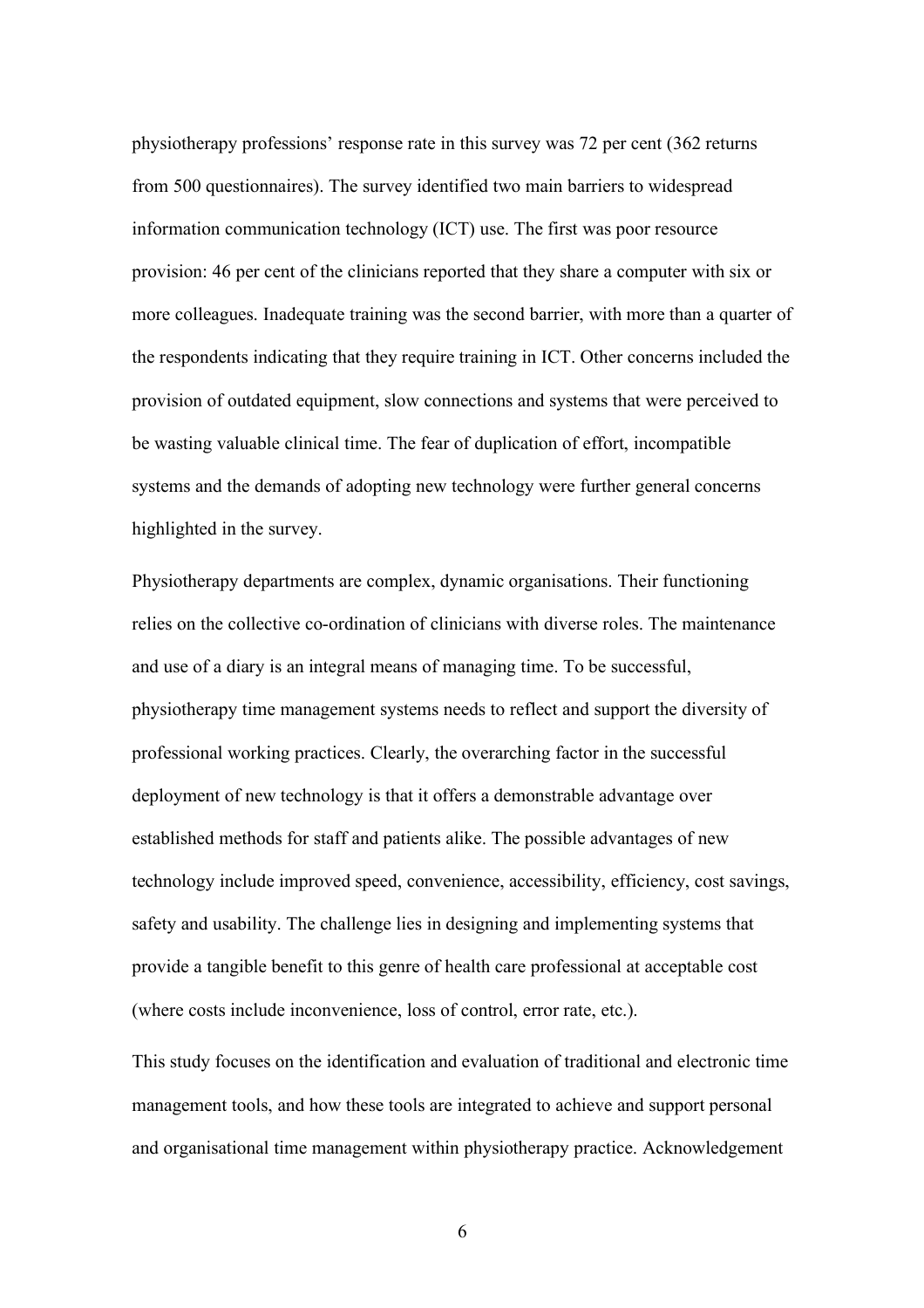of this practice will provide insight into the situated use of time management systems, enabling system designers to address the demands of both individuals and the organisation.

#### **Method**

The study was conducted in three separate NHS Trust Physiotherapy Outpatient Departments in England over the summer of 2003. The departments were selected to represent the spectrum of resources available for time management in physiotherapy departments and the different time management strategies employed by the staff. The departments (referred to throughout this paper as A, B and C) represent different points on the spectrum between totally paper and totally electronic time management systems. Hospital A has a paper-based system, B a hybrid system and C a computer-based one. Qualitative data relating to the time management strategies employed by physiotherapists was gathered through observation, semi-structured interviews and an examination of their time management artefacts.

The physiotherapy staff were observed as they conducted their daily work activities in their natural working environment. Observation provided the opportunity to witness the interaction between personal time management and the social coordination demands of the outpatient department staff members, bounded by organisational and environmental constraints. In addition, direct questioning was employed to achieve clarification of complex or detailed information and procedures.

The time management tools used in each department were examined with regard to their functionality and usability  $-$  i.e. how well they supported physiotherapy work practices.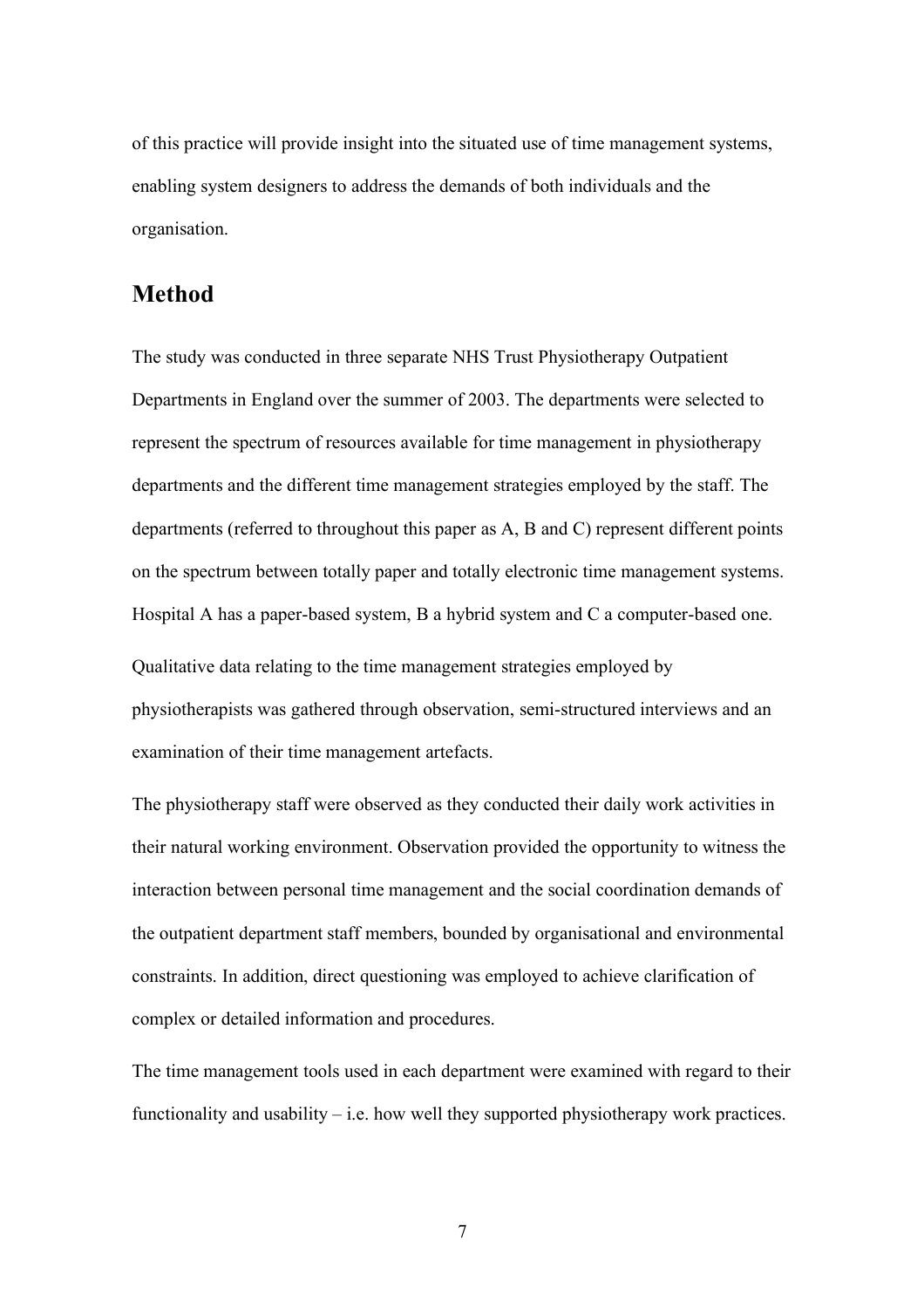Observational data was supplemented by semi-structured interviews with representative physiotherapy staff. Interviewees were selected to reflect the demographics of a standard Physiotherapy Outpatient Department, as shown in Table 1.

#### **Table 1- Interview Sample**

| <b>Staff Role</b>                                        | Hosp. A        | Hosp. B        | Hosp. C        | Totals |
|----------------------------------------------------------|----------------|----------------|----------------|--------|
| Managerial Role (Manager & Superintendent Positions)     |                |                | $\mathfrak{D}$ | 4      |
| Senior Clinician (E.S.P. & Senior I Positions)           | $\mathfrak{D}$ |                | $\mathfrak{D}$ | 5      |
| Junior Clinician (Senior II & Junior Positions)          | $\mathcal{L}$  | $\mathfrak{D}$ | 3              |        |
| Administrative Role (Physiotherapy Assistants, Reception | $\mathfrak{D}$ | 4              | 3              | 9      |
| Staff)                                                   |                |                |                |        |
| <b>Totals</b>                                            | 7              | 8              | 10             | 25     |
| Approx. number of outpatient physiotherapists in dept.   | 20             | II             | 10             | 41     |

Interviews lasted between 15 and 30 minutes. The interview data was transcribed to support the subsequent analysis of the physiotherapy staff's individual time management behaviour, attitudes and personal experiences of technology.

## **Results**

The findings of the study at each site are summarised below, drawing out commonalities and differences across sites. To ensure anonymity, all quotations identify the interviewee by role, as categorised in Table 1.

## *Outline of the Time Management Systems*

#### **Hospital A**

The Hospital A department does not maintain a central appointment schedule. Each physiotherapist is issued with a standard A4 work diary and is directly responsible for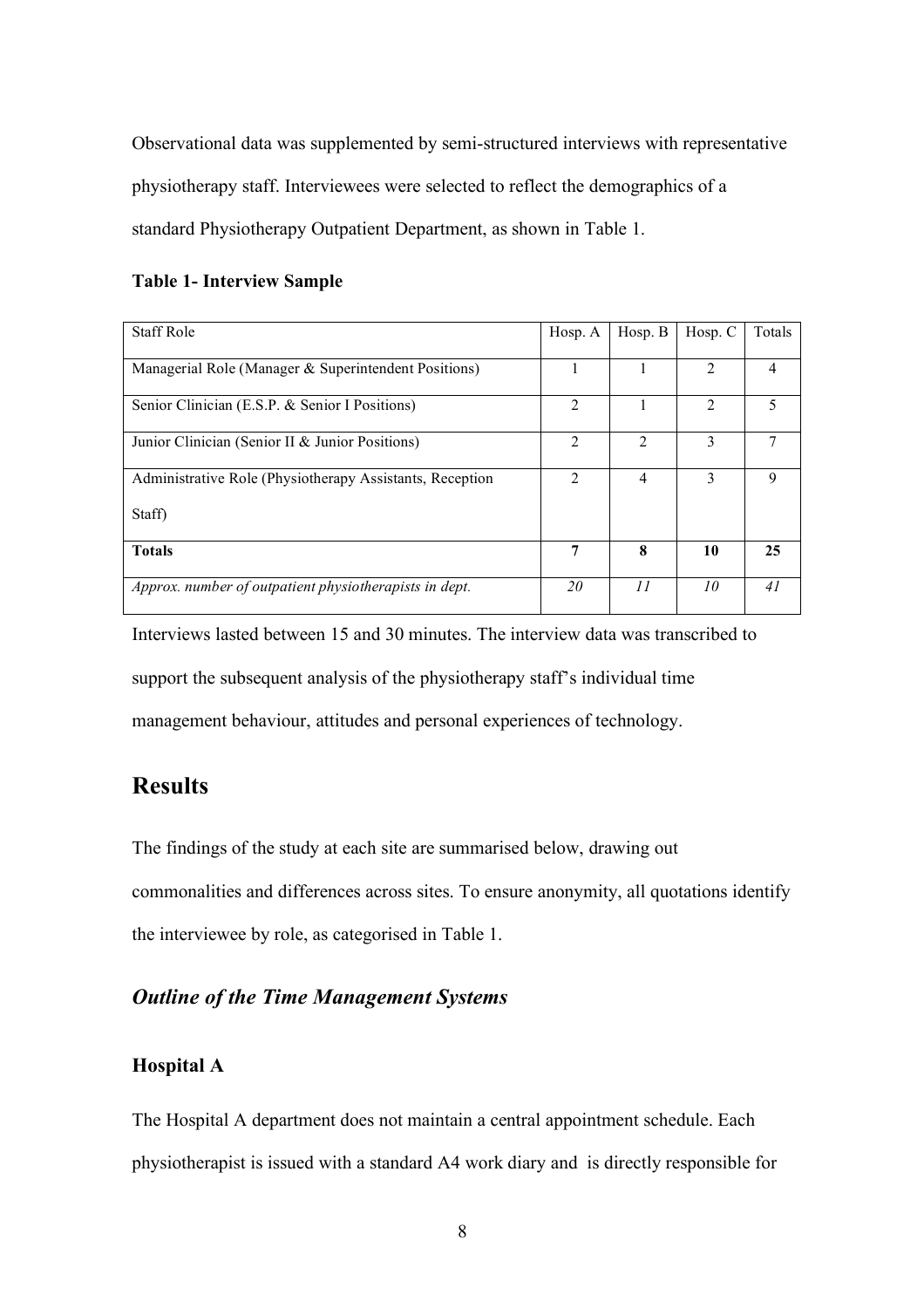keeping their own diary. All patients referred to the department are registered on the standard hospital software system. Electronic registration of patient referrals has been utilised since April 2003. A central paper diary grid is located at the main reception area for the allocation of new patient appointments following patient registration. The new patient appointment scheduling information, contained within the central paper grid, is then transferred to their individual diaries by the relevant physiotherapists.

#### **Hospital B**

The physiotherapy department in Hospital B uses a time management system that combines a standard hospital computer system and a paper diary system unique to the department. This specific paper system had been in use for approximately one year at the time of the study.

The primary diary is a paper file system located at the main physiotherapy outpatient reception desk. The file contains paper print-outs of standard daily diary templates for each physiotherapist. Each physiotherapist has a personalised template, formulated at the commencement of service in the outpatient department using the standard hospital software, that reflects the physiotherapist's weekly work schedule and commitments. The standard templates are printed out a few months in advance and are stored in the central diary file. Each physiotherapist is provided with a photocopy of their daily paper grid at the start of each treatment session. This paper copy remains with the physiotherapist; all respondents reported using it to annotate their daily activities. The computer system is only used for the registration of patients referred to the department for physiotherapy treatment. A paper index card is simultaneously created. The attendance record of new patient appointments is updated on the computer system,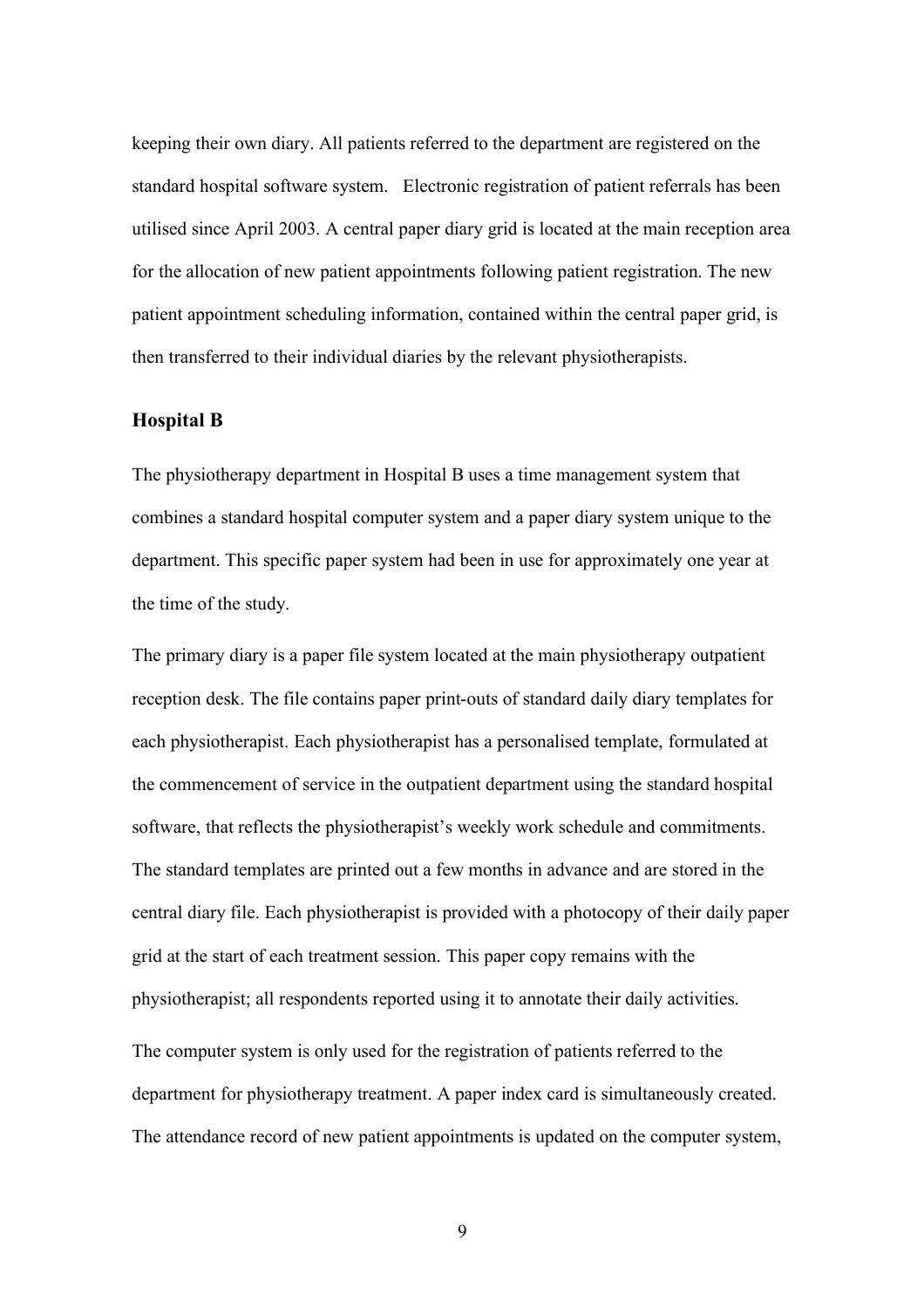under the relevant patient episode. No follow-up appointment attendance figures are recorded on the computer system.

#### **Hospital C**

The department in hospital C utilises an electronic booking appointment system that had been used to arrange appointments for approximately one year.

All physiotherapists have individual passwords to access the system, and permissions can be set to allow or deny actions as determined by the system administrators. The daily clinic lists are printed in the morning and attached to a central notice board in the department work area. Physiotherapists are required to annotate patient attendances and patient discharges on this printout. A receptionist then collates this information onto the central booking system at the end of each day.

#### *Uses of Time Management Systems*

This section outlines the time management activities undertaken, and the artefacts used to support these activities, in the three physiotherapy departments studied.

#### *Planning and Scheduling Professional Services*

The scheduling of patient appointments requires collaboration and co-ordination between physiotherapist and patients, with regard to availability and the patient's clinical requirements. Appointments must be scheduled within the confines of the individual physiotherapist's work schedule and in accordance with organisational strategy. This requires fluid co-ordination of information sources and responsive management of departmental resources.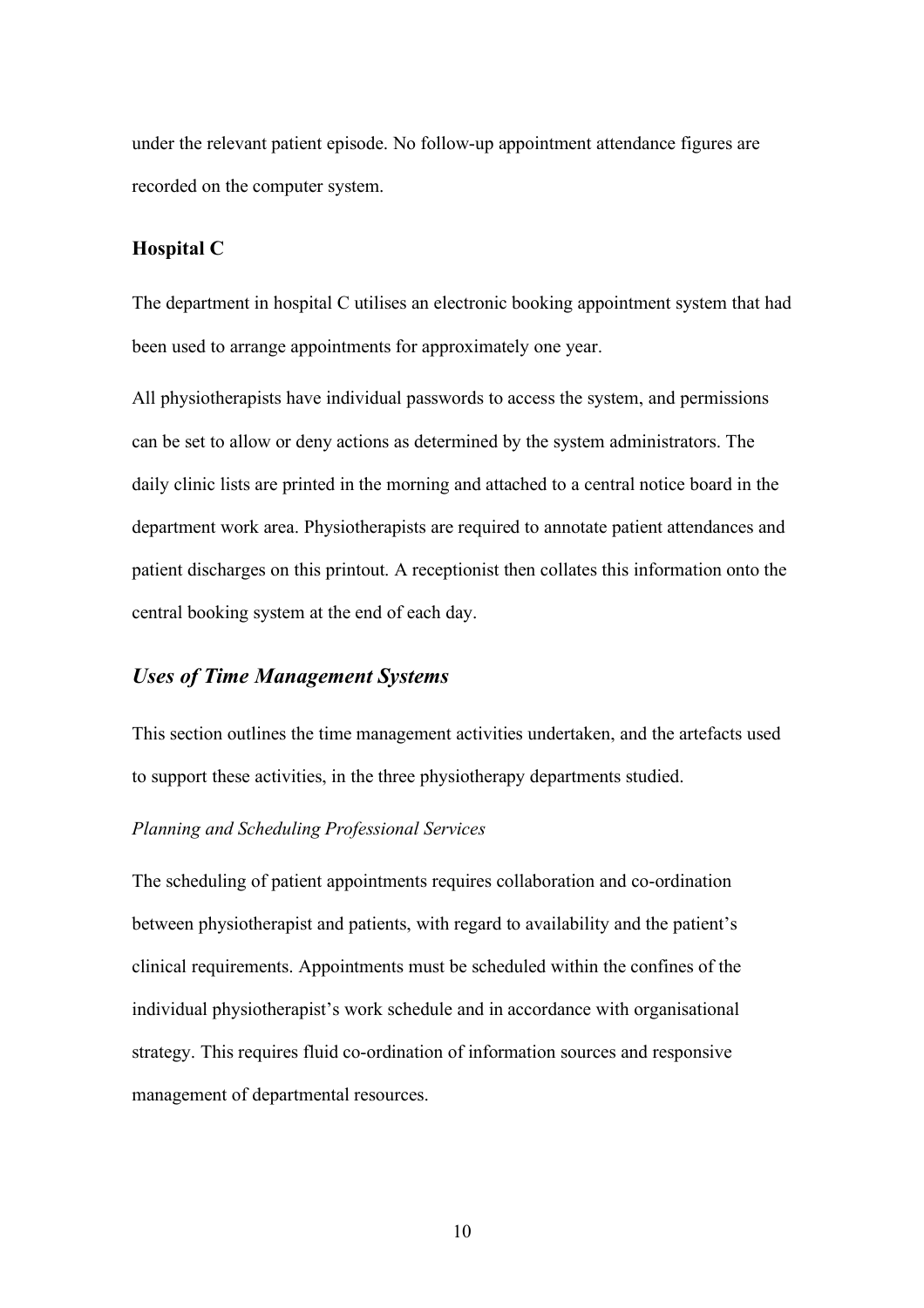A common feature in all three hospitals was the reliance on reception staff for the registration and scheduling of new patient appointments following initial triage. Across all three departments, referrals are currently processed from paper. Hospital B is able to receive electronic referrals from GP practices but reception staff still print a paper copy of this information.

A patient appointment waiting list is maintained electronically at Department C while the others keep paper lists. All three systems require the manual scheduling of new patient appointments into designated time slots following the creation of a patient care episode. There is a feature on the system used in Hospital C that enables the user to identify the next available appointment time. However, due to poor design, this feature is not currently used. One respondent explained:

*'we never use this feature because it is too time-consuming and it is easier to just quickly scan the diary of each individual physio' [Administrative role]*

New patient appointments in Hospitals B and C are directly recorded into the centralised diary systems. At Hospital A, new patient appointments are recorded on the weekly paper grid sheets. Each physiotherapist then regularly transfers this information into their individual work diary. Follow-up appointments are integrated into the remaining time frame to ensure an optimal caseload for each physiotherapist.

In Hospitals B and C, the individual physiotherapist is not directly involved in scheduling these appointments. The number of treatment sessions required by a patient is determined by their presenting condition and individual circumstances. The physiotherapist discusses the overall treatment schedule with the patient and agrees the parameters of the treatment plan. The patient then informs the receptionist of the next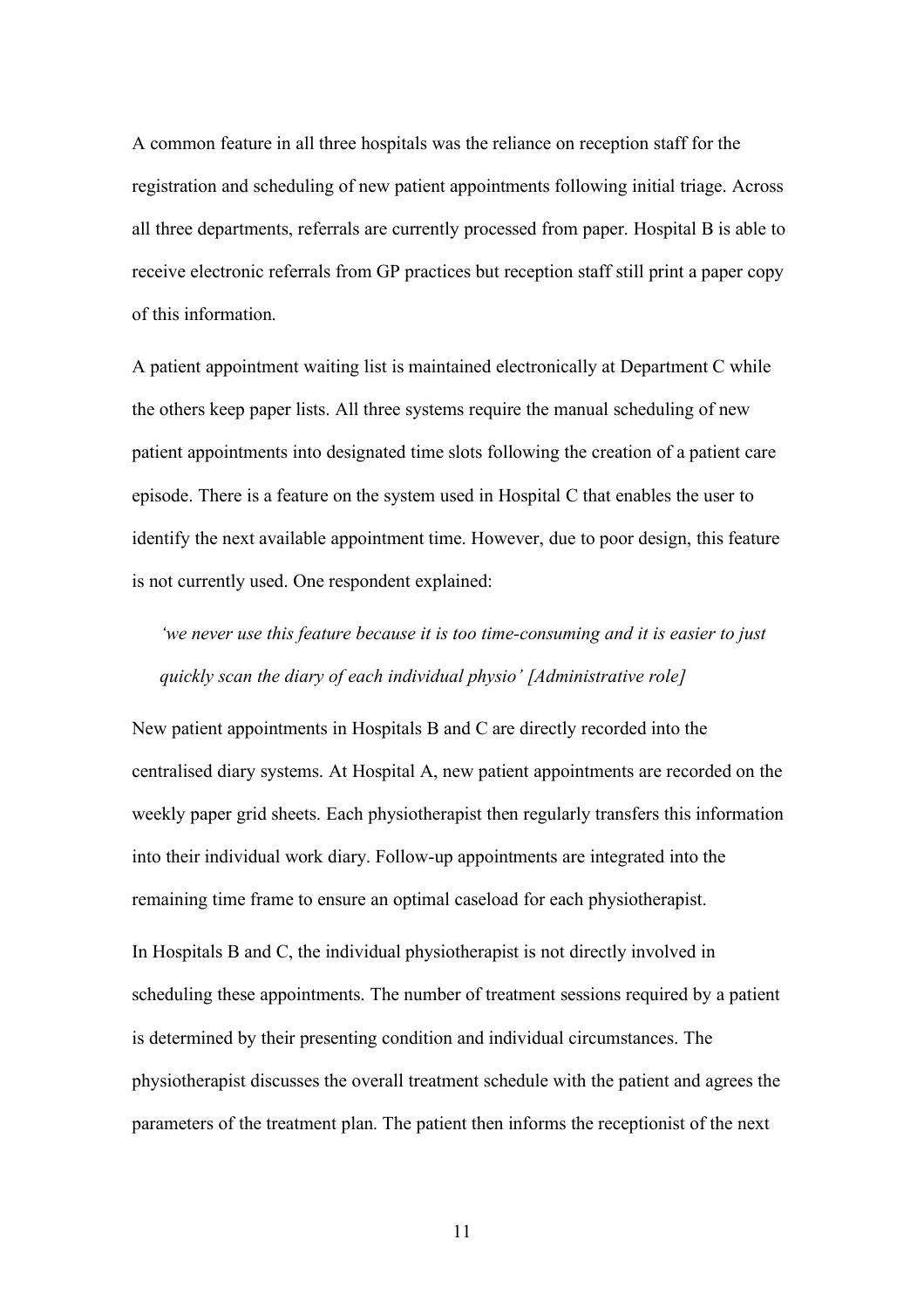appointment time span, and the follow-up appointment session is finalised by the receptionist.

In contrast, in Hospital A, all follow-up appointments are scheduled and recorded by physiotherapists directly into their diaries. Although this practice is considered time consuming, the sense of control afforded by this method is deemed, by respondents, to justify its continued use. The relinquishing of direct control over subsequent appointments, observed in Hospitals B and C, appears to reduce physiotherapists' overall planning capability. This was confirmed by one respondent from Hospital B:

*'The problem with this is I don't know when I am running short of appointments, so I do keep a check. I will go every few days and just check whether I am fully booked next week already. That is the down side about someone else booking your slots, you don't know quite how busy or not busy you are.' [Senior Clinician]*

One feature of diary control in Hospital C is that only reception staff and specific physiotherapy assistants are permitted to enter or alter diary content. Access is managed through individual password control. To add or amend diary entries, physiotherapists have to fill in a 'Request for Diary Alteration' form and submit this to the reception staff. This contrasts with Hospitals A and B, where staff members are able to make direct amendments to their own diaries and, subject to implicit professional codes of conduct, colleagues' diaries. The freedom to manage their own work schedule and commitments, according to their personal commitments and the needs of patients, was seen by all physiotherapists as a fundamental entitlement in their practice as professionals.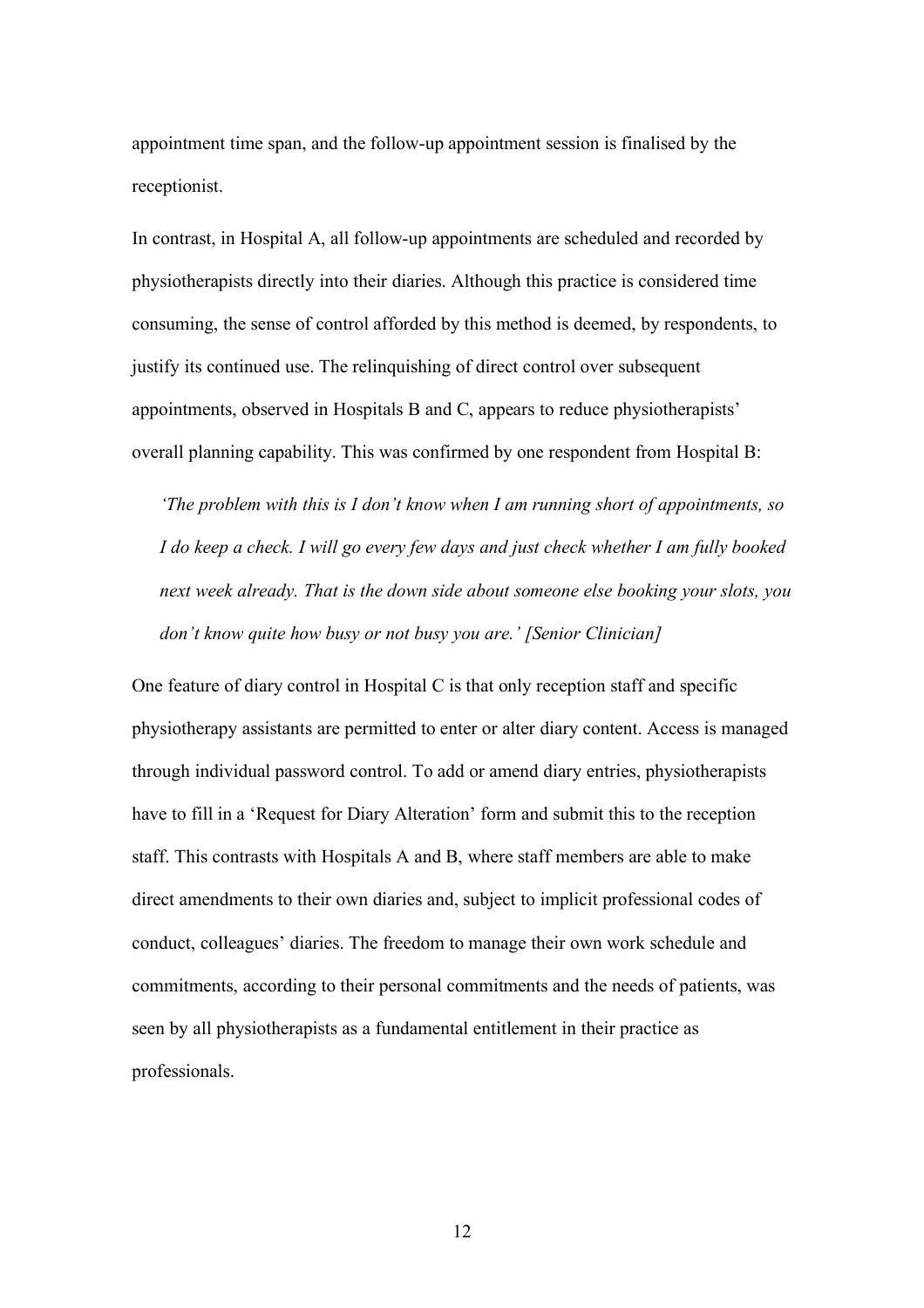Amendments to the paper diary systems used in Hospitals A and B often result in entries being made outside the conventional areas, ignoring printed lines and often spanning several demarcated time slots. This was highlighted by several informants as leading to confusion and error, due to the idiosyncratic markings used by various members of the department. In contrast, several informants from Hospital C noted the clarity afforded by the standardised typography and clear, structured templates utilised in their system.

#### **Recording activity levels**

Outpatient activity in all three sites is recorded. For example, patient attendance figures and waiting list statistics are required to monitor compliance with NHS Booked Admissions Targets. The time management artefact is therefore used to record individual and departmental activity levels and to provide additional archival support for patient treatment records.

In Hospitals A and B, statistical information is prepared by the individual physiotherapist and submitted monthly. Physiotherapists in Hospital B record this information directly on the photocopied daily diary sheets, while respondents in Hospital A note this information directly in their work diaries. The statistical data submitted by each physiotherapist is then collated by the physiotherapy manager or superintendent and used in short- and long-term departmental target setting and planning. At Hospital C, monthly performance figures can be generated by the system administrator with no additional input from individual physiotherapists. In addition, it is used by management staff to monitor levels of non-attendance and cancellations, and provides a full appointment history for each patient.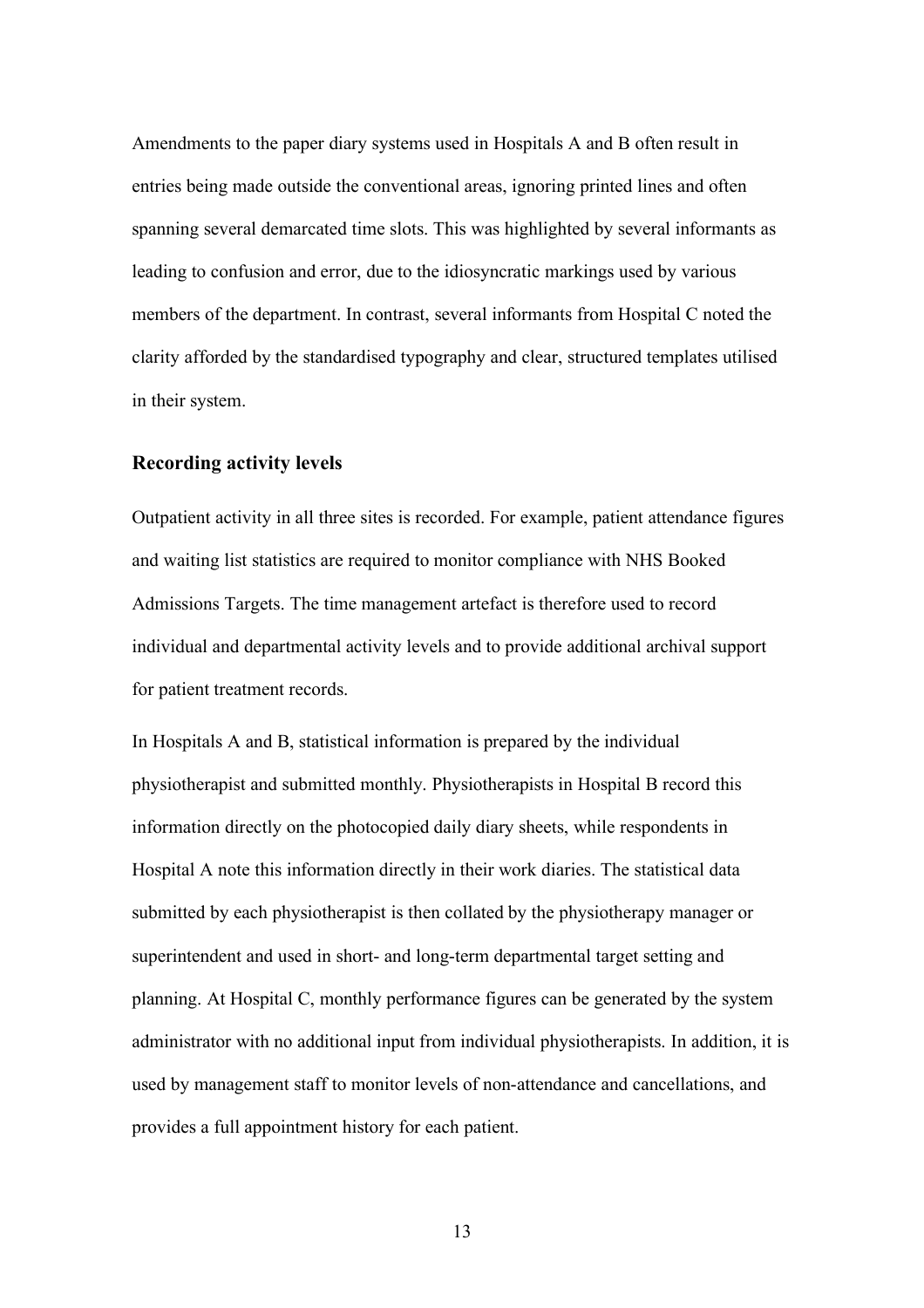A set of standard codes for classifying diary amendments is utilised by all respondents in this study. Amendments to the scheduled appointments are directly recorded in the central paper diary used in Hospital B and on the electronic appointment system at Hospital C. In Hospital A, messages are left in a central message book stored at the main reception desk, and physiotherapists update their diaries with these messages. This was considered by all respondents to be time consuming and inefficient.

All three time management systems require extensive maintenance to ensure the production of accurate monthly statistics. In each system there is duplication of data, and the double-checking procedures employed by staff were reported to be time consuming and susceptible to human error. Even in Hospital C, each physiotherapist is required to annotate the daily diary printout to ensure that patients who have not attended or failed to report to the reception desk are recorded on the system.

#### **Remembering non-scheduled activities**

As well as supporting the remembering of future activities such as patient appointments, diaries also need to support the user in remembering informal, solo activities and workrelated information. These items are varied, but include annual leave and study leave plans, deadlines for reports, on-call rotas, hospital contact numbers and treatment codes. Across all the departments, all appointments and meetings are recorded in the respective diary systems; this also provides an explicit archival record for accounting for time usage. Examination of the time management artefacts revealed that many activities undertaken by physiotherapists (e.g. writing reports, preparing in-service training, contacting patients) are not time based activities and therefore need to be managed and recorded differently.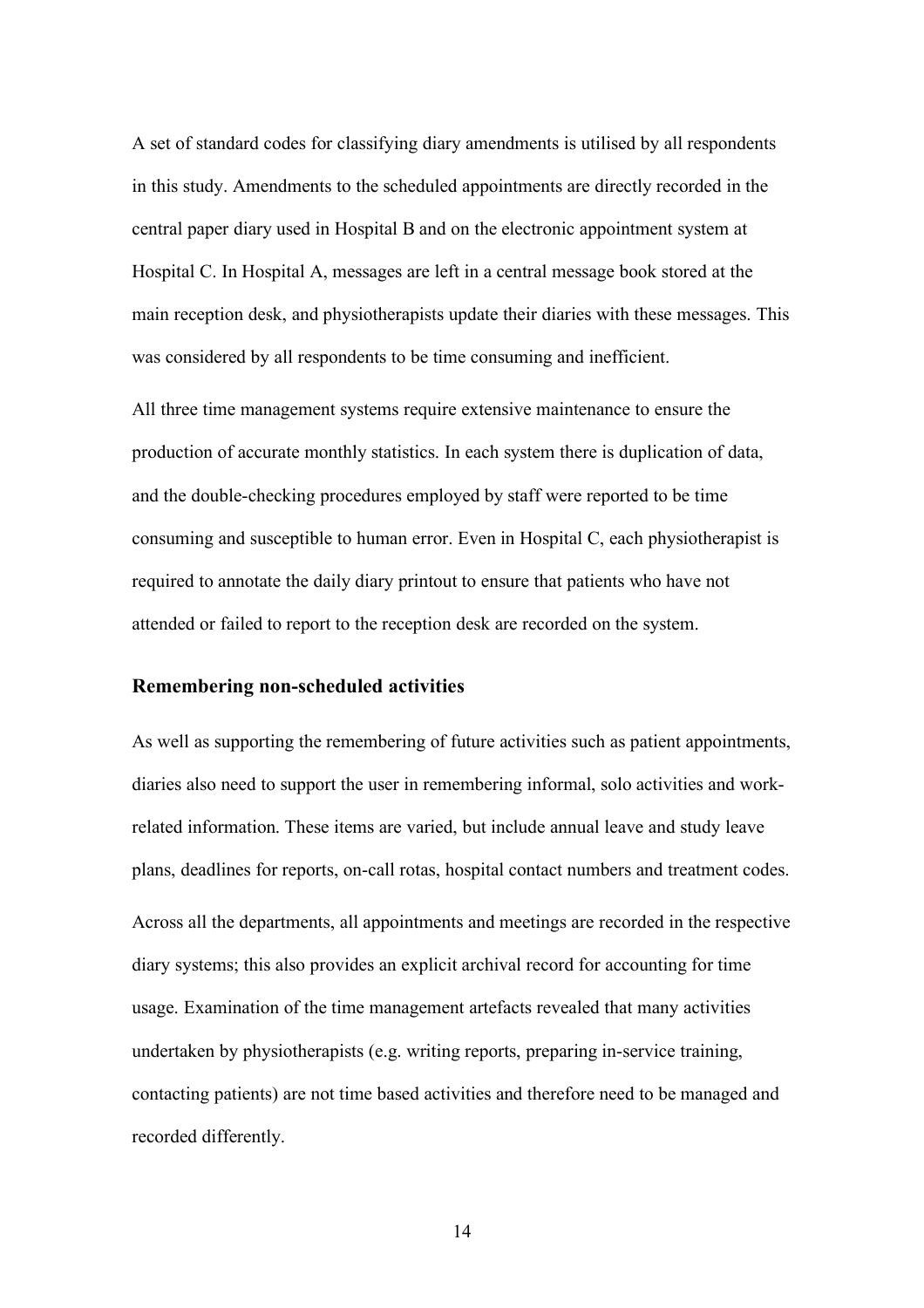Perhaps the most stable characteristic shared by all informants is a continued reliance on some additional time management tool for solo activities relating to both work and personal commitments. For most participants, this is an additional paper diary; one reported relying on memory for personal engagements and another used a personal digital assistant (PDA). The individual work diaries maintained by Hospital A staff support the inclusion of all work commitments, including solo ones; the use of an additional diary was for information of a personal nature. Staff using the centrally maintained diary systems at Hospitals B and C typically maintained two additional time management artefacts, one for solo work activities (not directly related to patient appointments) and one for personal information.

All informants reported using other informal methods to remind themselves. A majority reported that they use to-do lists and record this information in their work diary or on scraps of paper (Hospitals A and B), or on paper or post-it notes (Hospital C). One respondent reported using the position of patient note folders in her work tray as an indication of an ongoing action requirement:

*'I would probably leave it in my pigeon hole at a different angle. Angles mean different things to me. So I could look at the angle of the notes and know that one has got something ongoing in it.' [Junior Clinician]*

Post-its and pieces of paper are often placed in a fixed location, usually one frequently used by the physiotherapist to write patient records or store patient treatment folders.

#### **Group Uses**

All respondents, except reception staff, reported the main reasons for consulting a colleague's diary as being to identify suitable times for planning and delivering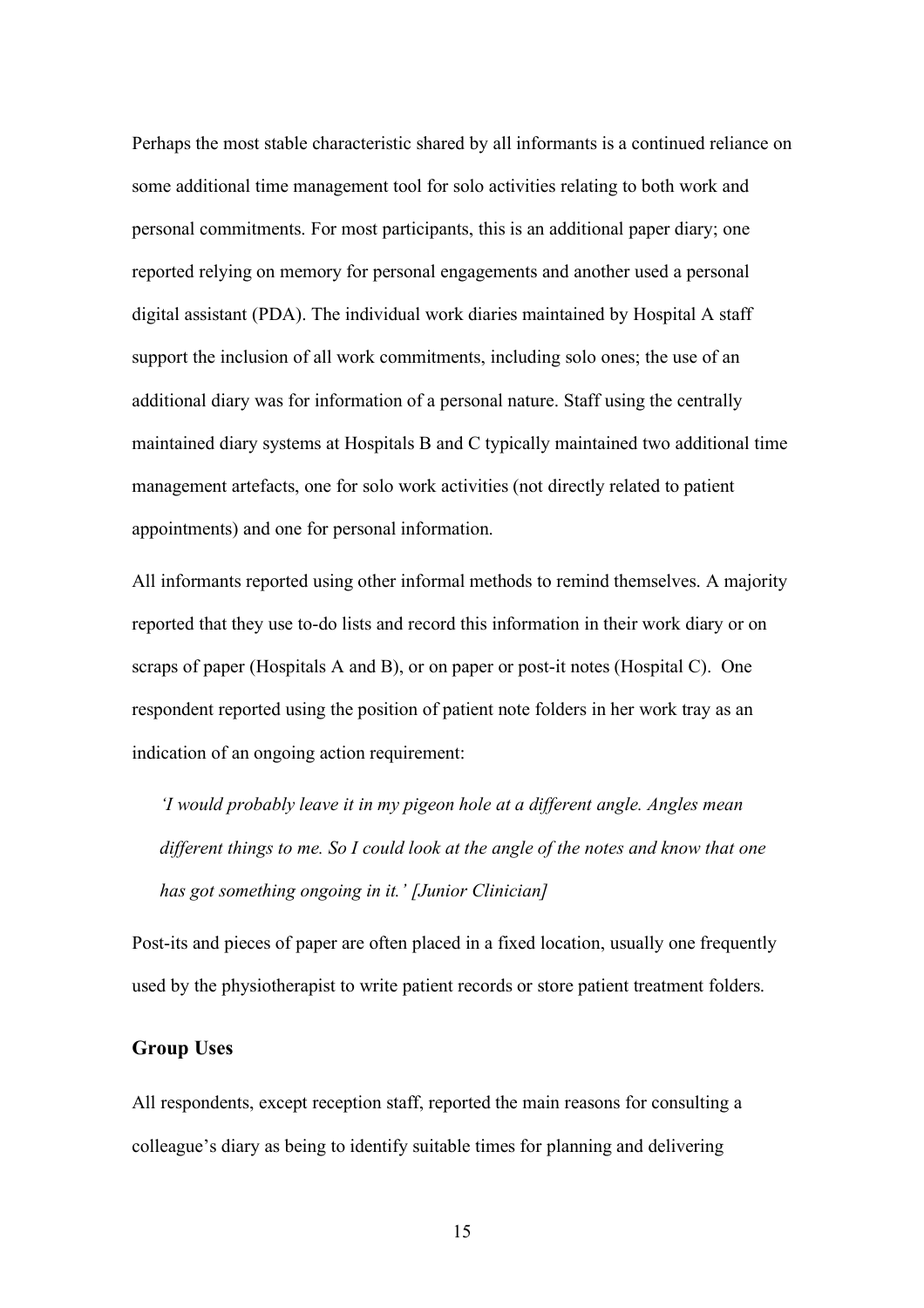supervisory sessions and in-service training, scheduling meetings and booking appointments for patients who have been transferred into their care. Superintendent physiotherapists across the different sites all reported an additional 'monitoring' role, which involves reviewing the time management of staff members.

The central diary systems used at Hospitals B and C directly support access to staff schedules, but no information is centrally stored on resource availability. Most informants from Hospital A reported significant problems with locating the individual work diaries of colleagues, and with interpreting diary content.

A common feature across the three departments is that meetings and supervision sessions are predominantly arranged through direct consultation with the physiotherapists involved. Despite all informants having access to email, none reported using this service exclusively to arrange meetings. Several physiotherapists at Hospital C did, however, report using electronic mail to circulate meeting minutes and general messages, but most would not rely solely on email to arrange meetings. The main reasons offered by respondents for not relying on email fall into two categories. The most apparent reason relates to the commonly held belief, by study informants, that physiotherapists do not regularly check their NHS email accounts. This is confirmed by a respondent:

*'We did an audit a while back to actually see how many people were using it. It was just over 50 percent in this department. We asked the reason why they weren't and they said 'it is because I have a hotmail account'. Well that is fine for contacting friends but for communicating within the service it is not.'[Managerial Role]*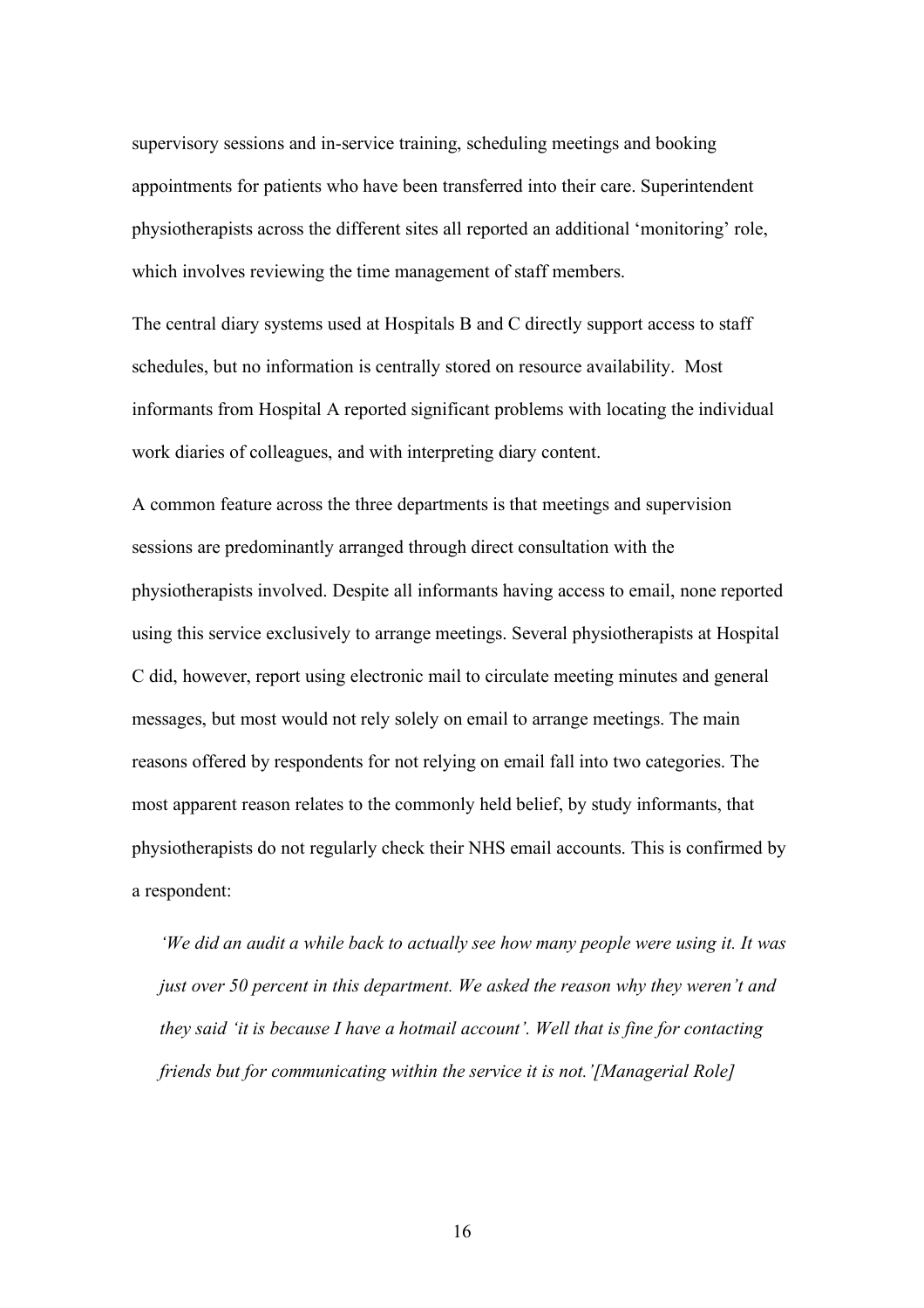Further evidence of this was observed on a whiteboard in the staff room at Hospital C, where a handwritten message implored staff to check an email message sent to all staff. Poor access to computer terminals and work time pressures were additional reasons offered for lack of confidence in email for effective communication. In addition, physiotherapists believe that time spent accessing email and using the internet for research purposes is still viewed by certain staff members as time wasting and obstructive to other staff, who need access to the same facilities for data inputting etc. Adams & Blandford [4] uncovered similar perceptions, where computer usage by staff on hospital wards was deemed to be wasteful and detracting from the primary role of patient treatment.

The scheduling of meetings and supervision sessions in Hospital B involves all meeting attendees consulting the central diary grid sheets to find a mutually convenient time. A similar joint consultation process is undertaken in Hospital A, with each physiotherapist consulting their individual diary. In both these departments, the physiotherapist can note meeting arrangements directly into their diary. In contrast, the system used in Hospital C enables the simultaneous viewing of five individual appointment schedules, but there is no support for the automatic location of a jointly suitable time period. Once an appropriate meeting time has been located this information is noted on the 'Request for Diary Alterations' form and handed to the receptionist for inputting. The physiotherapists using this system are forced to record the meeting details (e.g. the location, meeting attendees, meeting topic or agenda) using an additional time management tool, as this information is not directly accessible to them once input onto the system. Informants reported recording this information on separate pieces of paper or in individual diaries.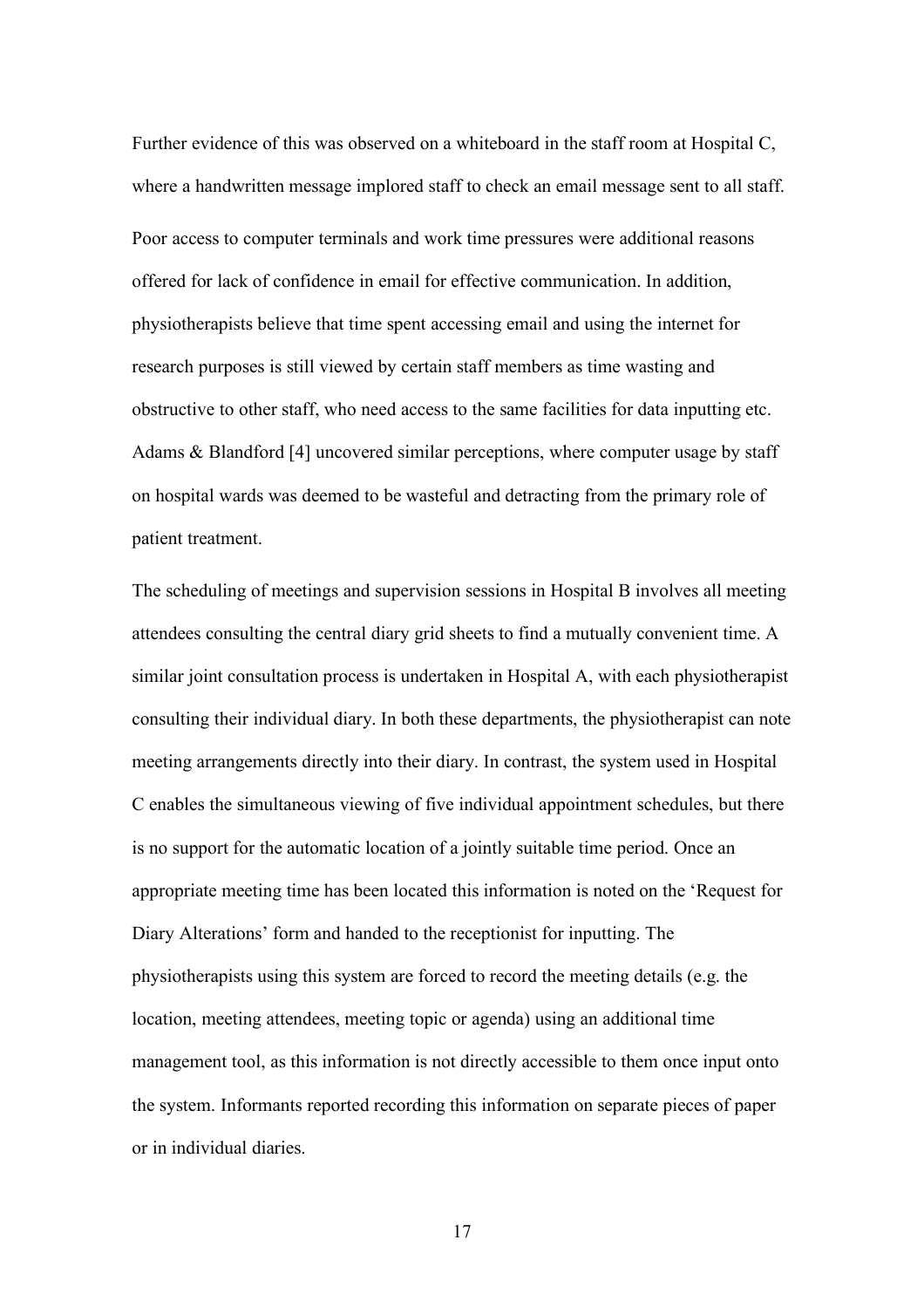It is recognised social practice for physiotherapists to consult each other prior to arranging a meeting. However, it is acceptable for arrangements to be made without prior consultation if the physiotherapist is unavailable. This places additional demands on the individual, in terms of making information about their activities explicit and publicly viewable.

#### **Other time-based information**

Physiotherapists have a personal responsibility to ensure that the central diary system is regularly updated and accurately reflects any annual leave, study leave and personal commitments that may affect their daily work schedule. This information must be incorporated into the central diary system at Hospitals B and C or the 'new patient' grid in Hospital A in a timely way to avoid having to cancel or reschedule patient appointments. In all departments this information is also available on wall chart year planners, strategically located in the staff room or work areas.

Most respondents reported substantial editing and maintenance in relation to these additional commitments. This was regarded by most respondents working in Hospitals A and B as the most common source of error. The maintenance of the paper central diary system relies on physiotherapists remembering to integrate and co-ordinate information recorded in multiple diaries and locations. The system used in Hospital C reduces the overall burden associated with this maintenance, but interestingly this information is still presented on a wall chart which affords an instant overview of all staff members' activities.

In each department, several physiotherapists are involved in external service commitments – for example, service provision at GP practices or fracture clinic cover.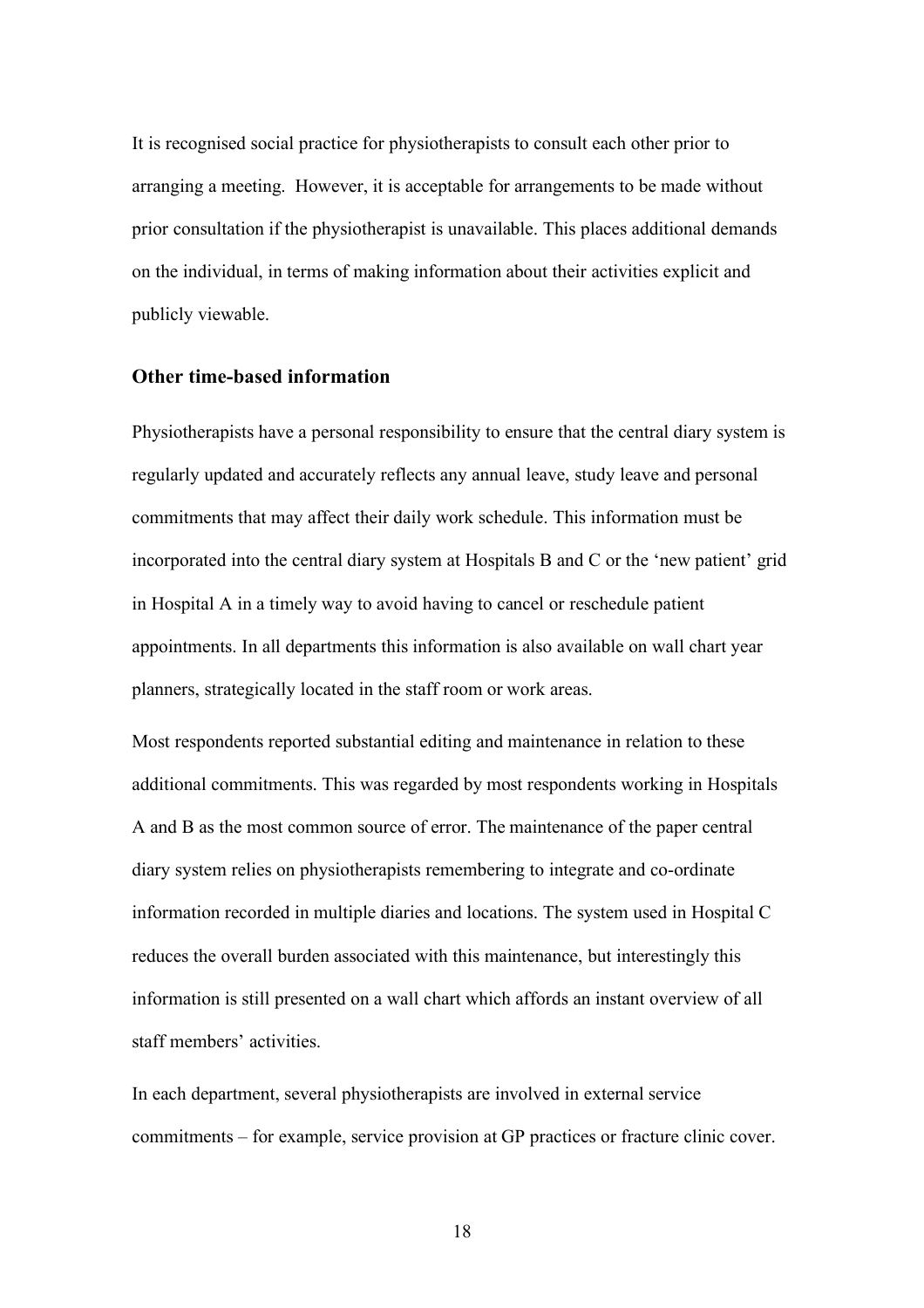These additional commitments are arranged within defined parameters and no conflict or overlapping between these services was reported.

Many informants reported using their diaries to record other information. These include:

- Details relating to a patient's presenting condition or a planned procedure which requires forward planning to secure specific resources.
- A note for in-service training preparation work and details of session content.
- A note of when they are due to cover a colleague's clinical session.
- A reminder of a deadline or an action to be undertaken on a particular day.
- A note of events that affect the user for example, a person visiting the department or the expected arrival of a work experience student.
- One respondent records meeting minutes in her diary.

This does not constitute an inclusive list; however, it highlights the miscellany of information that physiotherapists record in their work diaries. Due to the restrictive nature of the system used in Hospital C, several respondents expressed the need to record this information using additional methods, namely pieces of paper or an additional diary.

#### *Usability Issues relating to Time Management Systems*

In describing their use of time management tools, the physiotherapy staff made reference to important global properties which, in their opinion, directly affect the overall usability of these systems. Here, we consider the issues raised by informants on the nature of the different systems and the resultant degree of support they provide for standard physiotherapy work practice.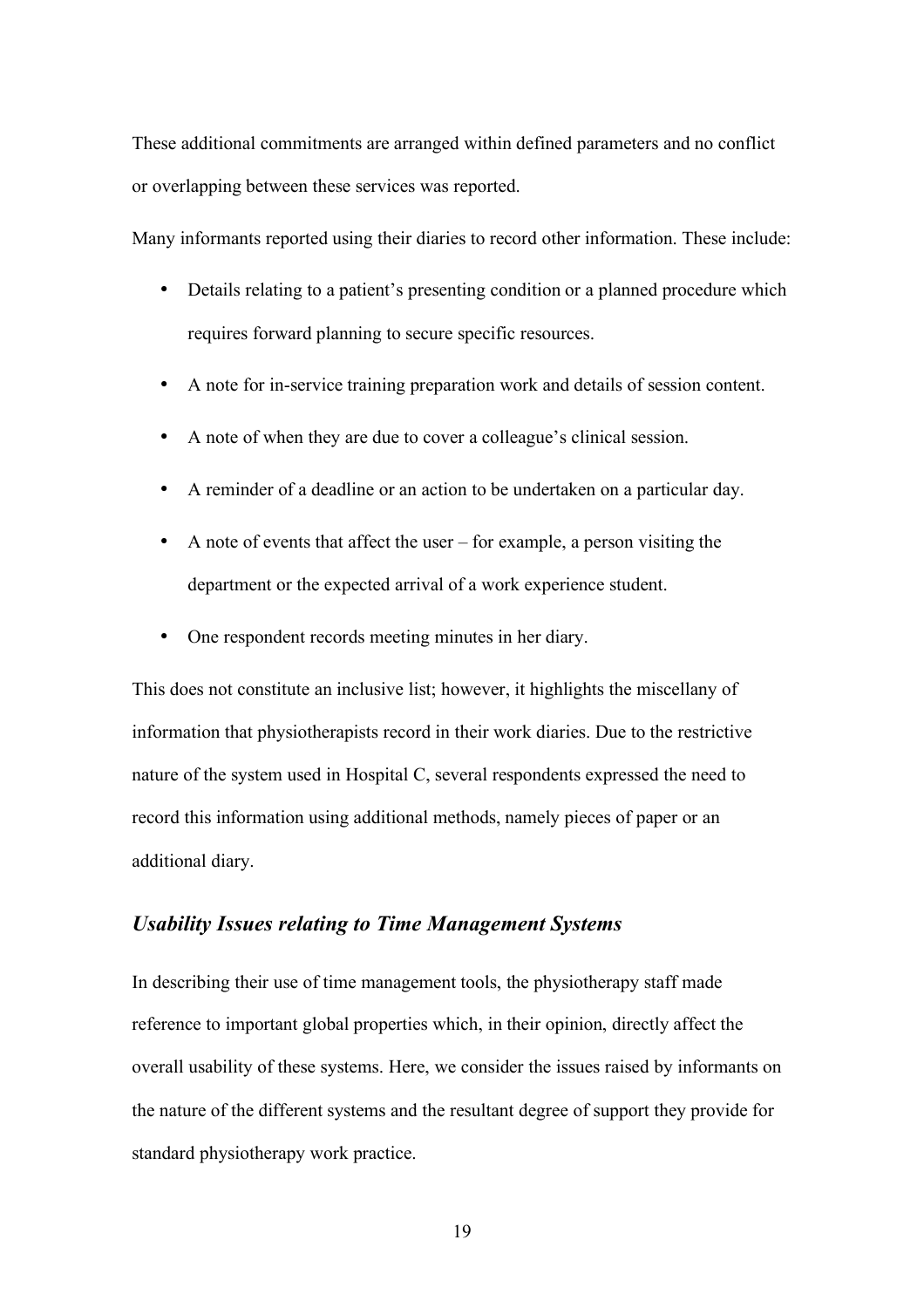#### **Accessibility**

An element common to all the time management systems is the general accessibility to view the diary contents of all staff members. This was given paramount importance by all informants as arranging meetings would be impossible without this access.

All staff members in Hospitals A and B are able to make entries and amendments directly into their work schedules. In contrast, at Hospital C, password restrictions limit staff access. Several senior physiotherapists reported frustration over the loss of control of their own diary scheduling, and regard it as undermining their status and professional integrity.

*'I find it very frustrating and almost insulting that this control has been removed, it undermines my professional judgement and position and I was opposed to it from the start.' [Senior Clinician]*

The reason for the inclusion of this control feature was cited by one respondent as

*'...if only one person can do it then people cannot abuse their diaries' [Administrative Role].*

This view was supported by another respondent who stated

*'This is a very transparent system, everybody can see what everybody else is doingso there is no hiding'. [Managerial Position]*

Respondents were divided into two camps: those who could input and alter diary entries and those who could not.

Restricted diary access led directly to another conflict, namely role reversal. This was summed up by one senior respondent who remarked,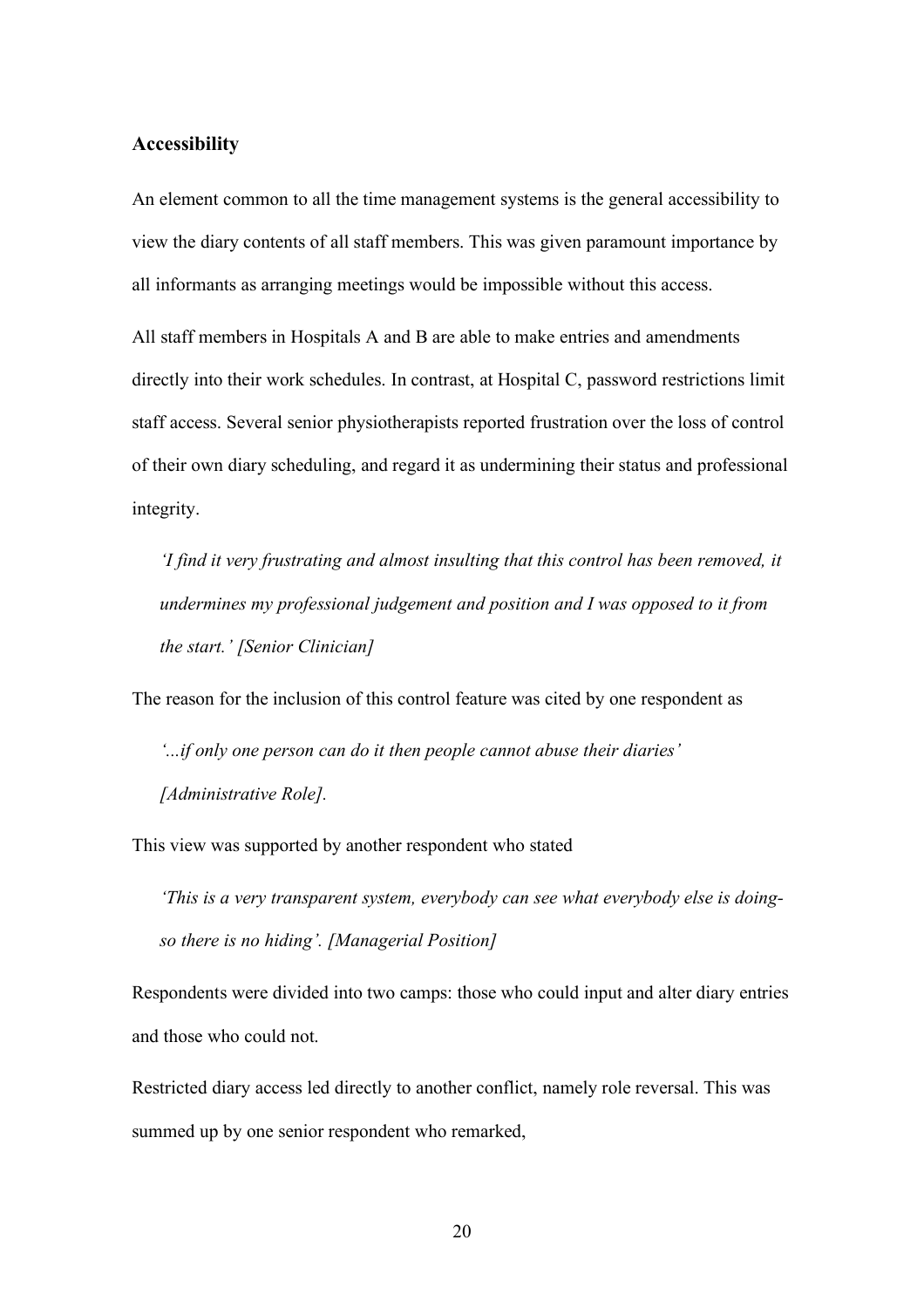*'I do not like the fact that unqualified staff can alter my diary but I cannot.' [Senior Clinician]*

There is clearly tension between the departmental control strategy and the adaptive time management requirements of physiotherapists based on their clinical judgement and level of seniority.

The inefficiency of this practice was noted by one respondent:

*'I cannot change a thing on there. So I see what I want to do but I then have to fill in a form and hand it in. Now there have been problems, because if they are busy at the front then it is in sort of a holding area, so by the time they get to fill it in someone has already booked something else in, in the mean time. So I was pointing out that it is not a failsafe system, it seems to be creating double work for everyone'. [Senior Clinician]*

The central diary file in Hospital B is generally only consulted by staff if an expected follow-up patient is not waiting in the reception area, or in the event that a new patient is scheduled, who is not instantly recognisable to the physiotherapist. One respondent remarked,

*'... if I have gone out to find a patient and they are not there I will normally just flick through the diary to see whether or not they are coming'. [Junior Clinician]*

The paper diary supports this rapid access.

At Hospital C, the arrival of a patient is noted by the receptionist and the computer details are updated accordingly. Physiotherapy staff are then able to access this information from a single computer terminal located in the designated work area. This constitutes a ratio of one computer to approximately eight physiotherapists. All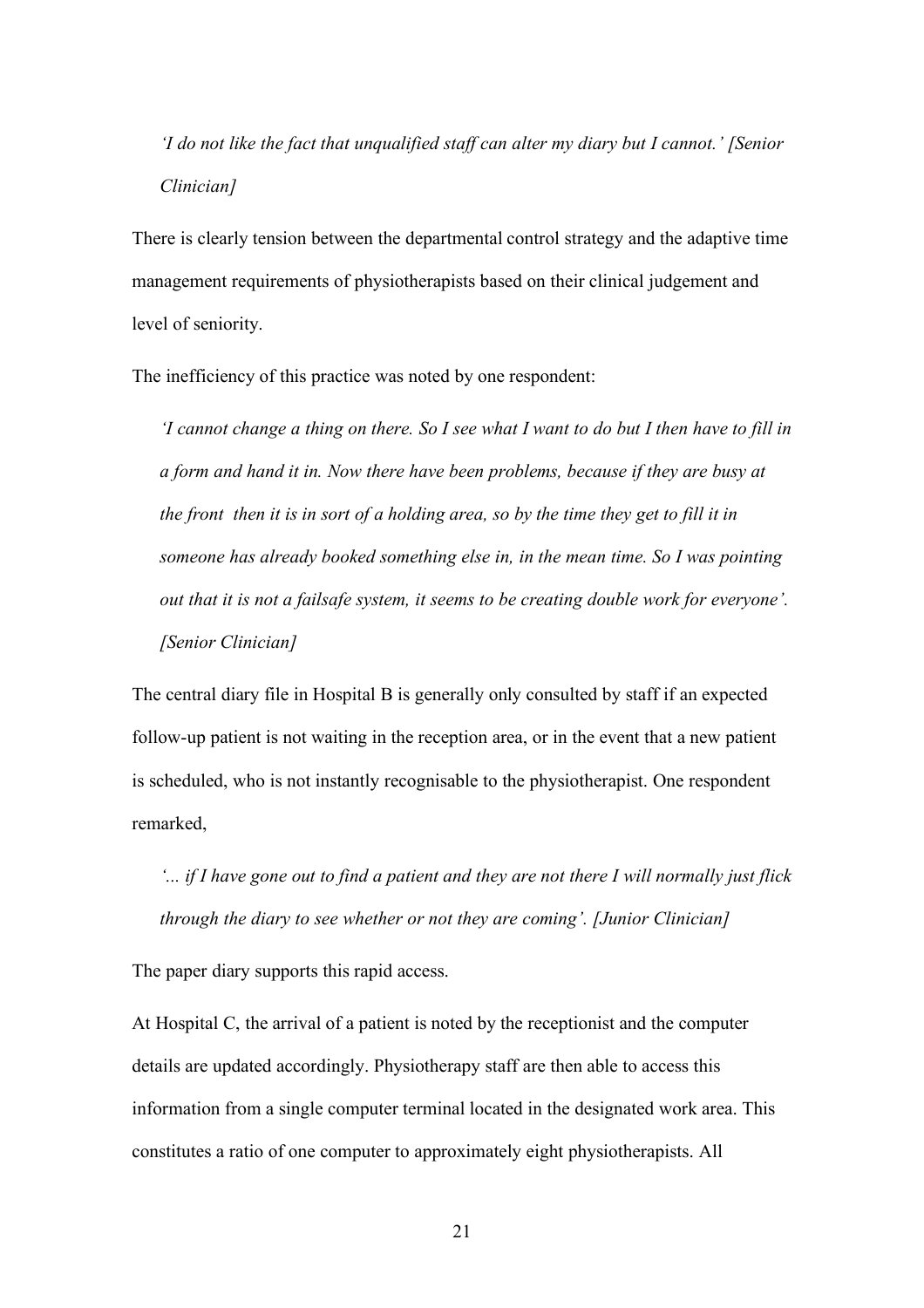respondents believed that their access to the electronic appointment system could be greatly improved by the provision of additional computers. The access problems are compounded by the fact that they are also required to use this terminal for other patient administrative duties – for example compiling GP letters and patient exercise sheets. To overcome this problem, staff have developed their own 'user etiquette':

#### *'viewing appointments takes priority over other activities'. [Junior Clinician]*

Hospitals A and B also had one computer being shared between approximately eight staff members, a figure that is similar to that found by Latchford [2]. Queuing for computer access causes delays in the natural work flow of the outpatient physiotherapists. In a time-pressurised environment like the NHS, the provision of efficient access to IT facilities is essential.

In Hospital C, an additional three computers, located away from the outpatient treatment area, are available for use by physiotherapists. However, the inconvenient location of these computers, and the need to share them with other physiotherapy assistants and administrative staff, means that they are only used during lunch periods and unplanned breaks. The demand on computer resources has resulted in an increase in tension between different users. Patient administrative duties, for example inputting diagnostic codes, are viewed as taking priority over physiotherapists using these resources to access email or the diary. This may partly account for the low usage of email, highlighted earlier:

*'…due to a lack of access, because we have only got so many computers in the department, if somebody is already on it you cannot get to the computer to open your email'. [Managerial Role]*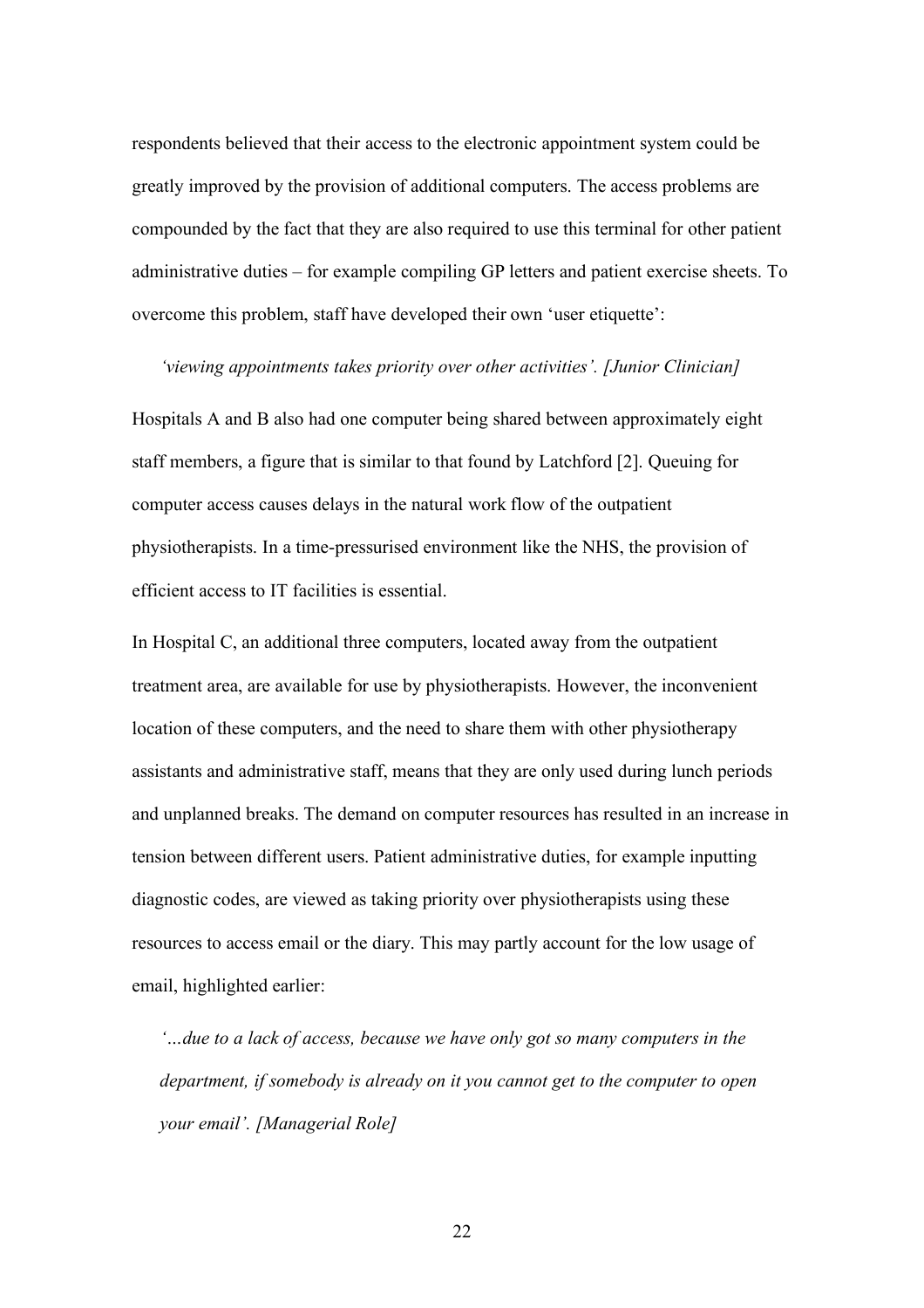Accessibility problems identified at Hospital A are predominantly related to difficulties in locating individual work diaries. This was noted as a particular concern by several informants when trying to deal with patient enquiries regarding appointment arrangements. For example one reported,

*'…it is more a problem that I have my diary with me in a meeting and the girls cannot get hold of my diary to change it. In that case they leave messages for me and I have to phone the patient back.' [Managerial Role]*

The inaccessibility of individual work diaries generally requires diary amendments to be made retrospectively by the physiotherapist and reportedly results in unnecessary time spent returning patient calls and making subsequent diary amendments. Several respondents from Hospital A believed that a centrally maintained diary would assist in the time management of patient services:

*'Putting all the patient appointment details onto the computer, so that if somebody does ring up and says 'I have got an appointment with so-and-so on this day and I want to change it', you can then just bring it up on the computer and see who they are meant to be seeing and change it, rather than having to run around finding who it is they are meant to be seeing.' [Junior Clinician]*

#### **Portability**

Portability is viewed by most respondents as a key usability feature of their time management systems. Although informants from Hospital A were aware of the inconvenience to reception staff and the delay in diary amendments, the ability to carry their work diary around with them was seen as advantageous. Although working from a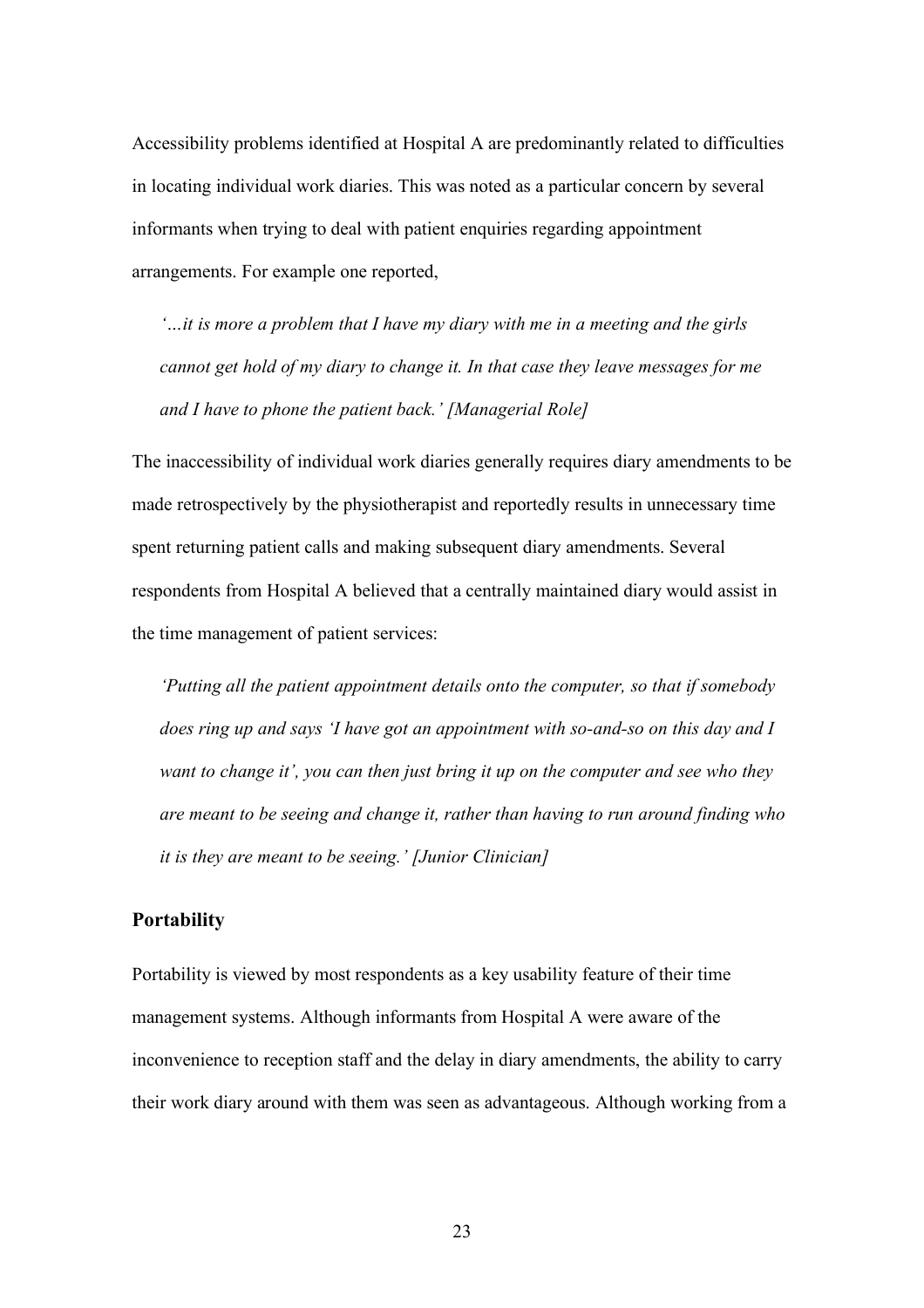central diary system, the staff working at Hospital B also managed to achieve this, to a more limited degree, by keeping the photocopy of their daily diary sheet.

All diary users reported regularly consulting their various time management tools. Several respondents reported a pattern of checking the diary content each morning and evening, for the relevant day and the following week, to assist in forward planning. Respondents from Hospitals A and B were satisfied with the level of access to and the portability of the time management tools. In contrast, all respondents from Hospital C reported difficulty accessing their diary content. The fixed location and insufficient number of computer terminals were cited as the main reasons for this dissatisfaction. Senior staff, across the three sites, believed that a portable diary system that could be accessed from multiple locations would be advantageous. This need was predominantly recognised by physiotherapists who were responsible for service provisions from multiple venues:

*'the only computer screen, and it is actually a very basic one, is in the reception area and that doesn't access [the system] at all. I think one of my colleagues actually takes a laptop into the clinics with her, because I think access is a huge problem.' [Senior Clinician]*

#### **Properties of the time management tools**

Overbooking or overlapping of patient follow-up appointments is possible in the paper diary systems used at Hospitals A and B. This practice was observed as the physiotherapists are able to adjust treatment times and record additional patient details in the paper margins, or adjust their writing size to accommodate additional information. The system used at Hospital C does not directly support this practice.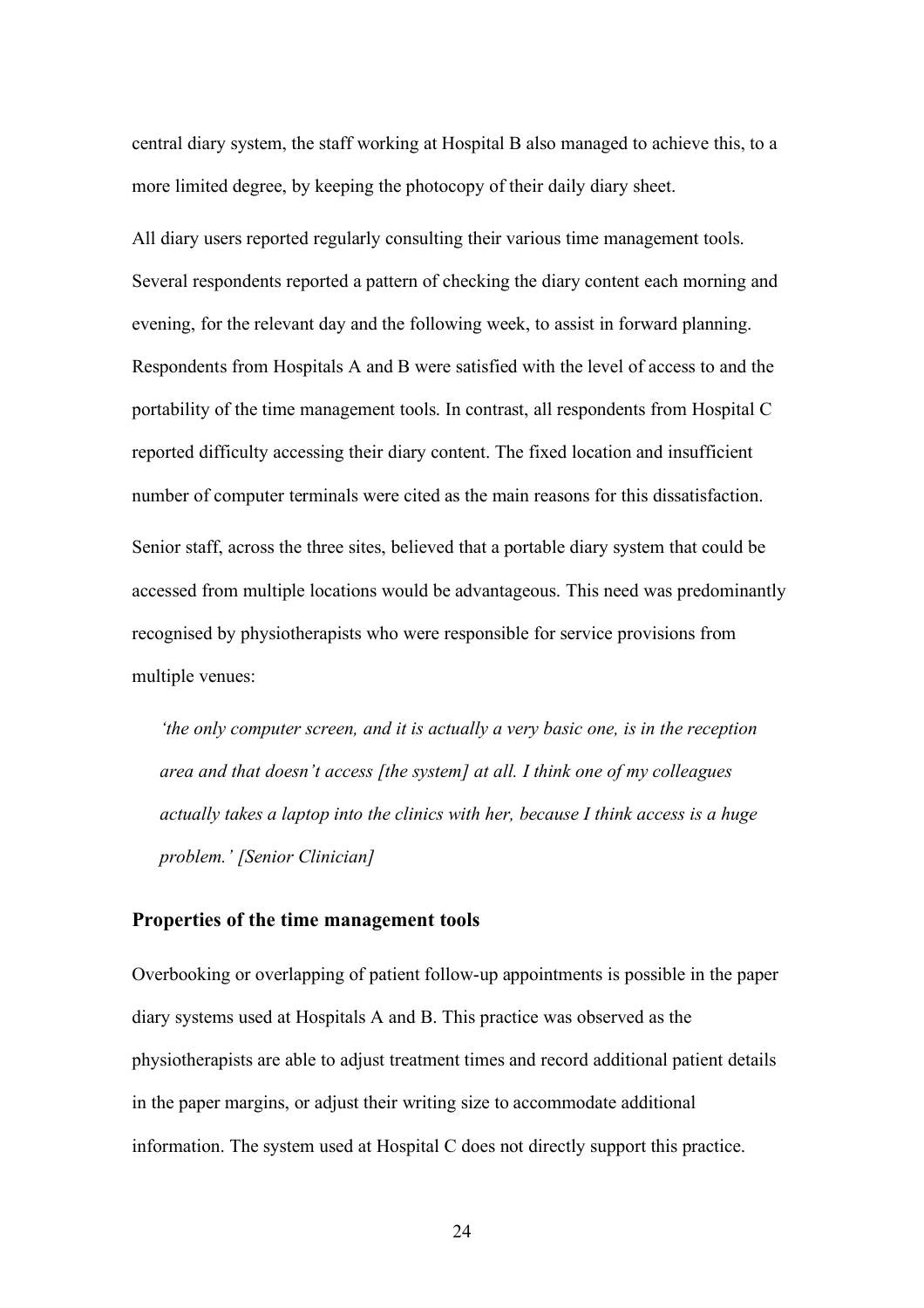However, physiotherapists have developed a method of circumventing this restriction by altering the standard inputting procedure; several informants specifically noted that this was an important part of their working practice and one that the system does not sufficiently support. This finding is consistent with that reported by Adams & Sasse [18], who note that practices that are perceived to restrict informal activities will be bypassed.

One respondent commented on the inflexibility of the diary templates used in Hospital B when arranging appointments to suit the needs of her patients,

*'we work off the same template, and it is not very flexible, I can wiggle it a bit but not very much' [Senior Clinician]*

In contrast to this, the majority of physiotherapists using the paper based systems at Hospitals A and B felt that this system gave them enough latitude to alter time slots to maintain a coherent, efficient service:

*'if I am really booked up I will just be illegal and split a new slot into two follow-up appointments'. [Senior Clinician]*

The advantage of a paper diary system was acknowledged by one respondent stating that

*'anyone can use the paper system…., but with the computer system unless they have had the necessary training they would not be able to do that.' [Managerial Position]*

The majority of respondents at Hospital C believed the training provisions for using the system were inadequate – a common concern with new technology [2].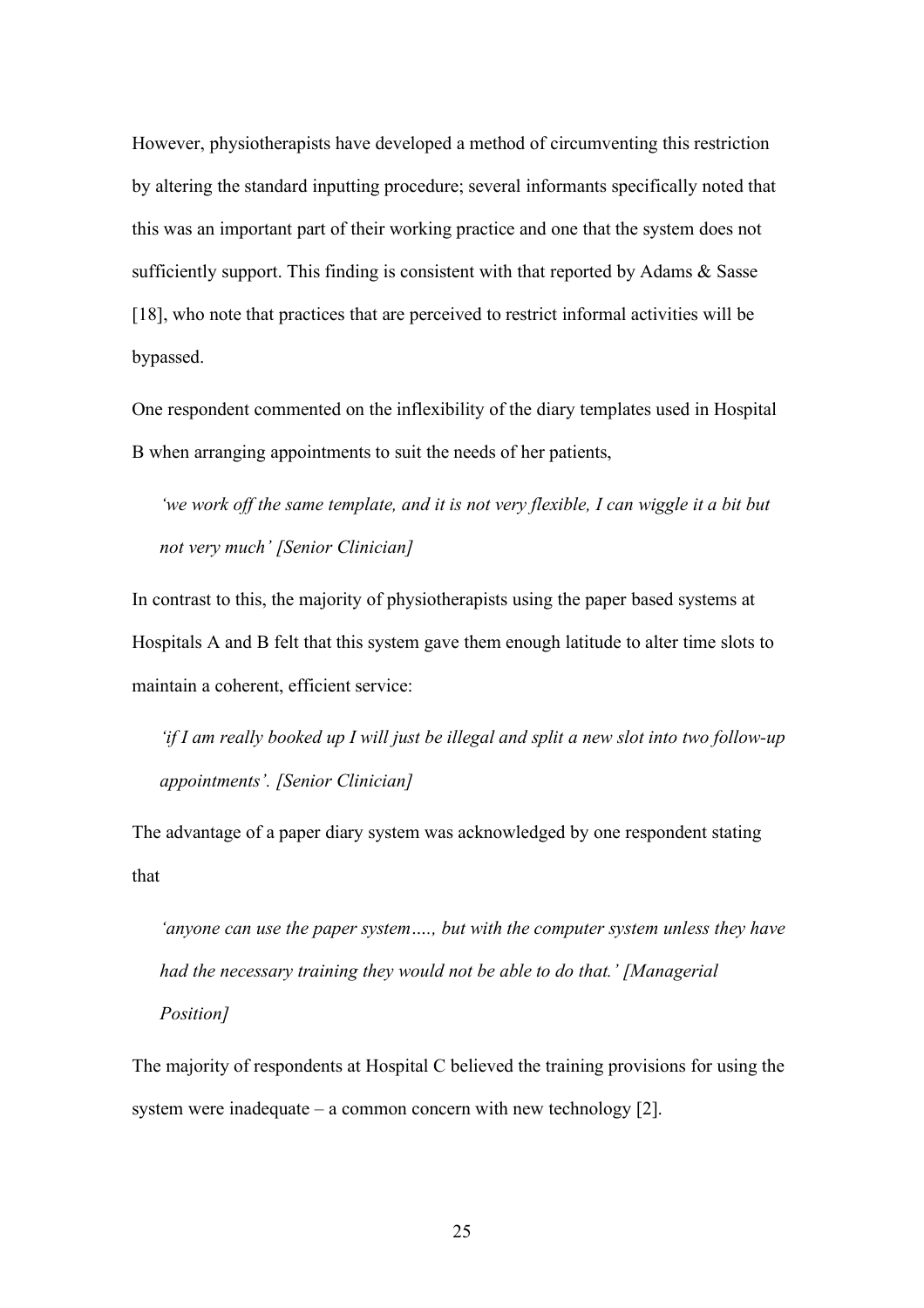A concern echoed by all respondents using the electronic appointment booking system was about frequent technical problems:

*'I think it is more likely to be a server problem rather than a software problem. We have got our own IT department talking to \*\*\*\*\*, who is the software house, and each says that it is not their responsibility, so we always fall in the middle.' [Managerial Position]*

#### **Expressiveness of the time management tool**

The electronic booking system used in Hospital C forces users to conform to standard entry terminology. The limited entry options and text space are perceived to be restrictive and inadequate. For example, a physiotherapist viewing their diary schedule cannot access any additional meeting details. The meeting details, initially completed by the physiotherapists on the 'Request for Diary Alterations' form, are therefore not accessible to the people for whom this information is most pertinent. Consequently, users are forced to record meeting details (e.g. participants, location and purpose) using a supplementary tool.

Several informants indicated that they would like to be able to fill in additional details relating to a patient in a separate 'Notes' section. This could be used to record details to assist the physiotherapist in planning their daily activities.

*'It is quite difficult because you just see names, what you actually want is to be able to look at the name and know what type of patient that is. So in that case the paper system would have been better because we would have used a little caption next to their name, so a little initial, so that you can instantly see 'Oh that is a bronchiectasis patient'. [Senior Clinician]*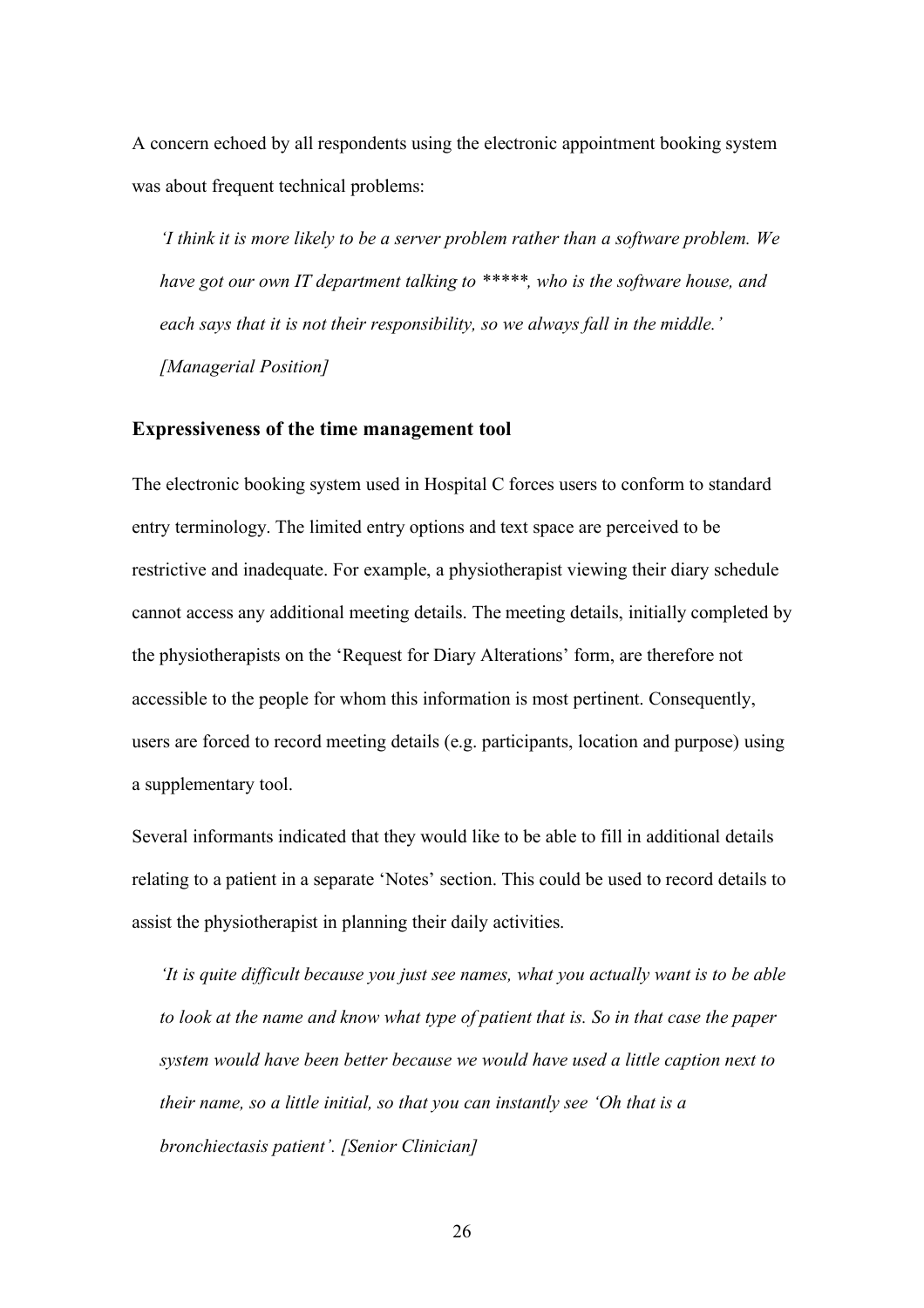Another respondent commented that he would like a place to record the name of the physiotherapist who had previously treated the patient, to help in locating the patient treatment records.

Paper diary systems support diverse typography. Standard codes for recording patient attendance are supplemented by the use of colour, highlighting and annotations (e.g. marking with an asterisk). In all cases, this additional symbolic notation was specific to the individual. This is clearly advantageous to the user but not helpful for others interpreting the diary information:

*'People's handwriting is a problem, and people have different ways of recording their time slots. So it is a case of just knowing and understanding what they do'. [Managerial Role]*

This implicitness can cause difficulties – for example, when someone is trying to rebook a patient and there is ambiguity in the time slot parameters. A widely recognised advantage of electronic diary systems is that they make the implicit explicit [19]. The Hospital C system uses specific colour coding to help the user quickly identify available time slots and provide an overview of activity. For example, a grey blue background colour indicates a time slot allocation for the local police service while other routine new patient slots are green. This use of colour is viewed by staff as an invaluable aid in the routine scanning of diary columns to locate available appointment times.

#### **Explicit and implicit information**

To function smoothly and efficiently physiotherapy departments require explicit scheduling. Electronic systems are well suited to this particular task. Appointments and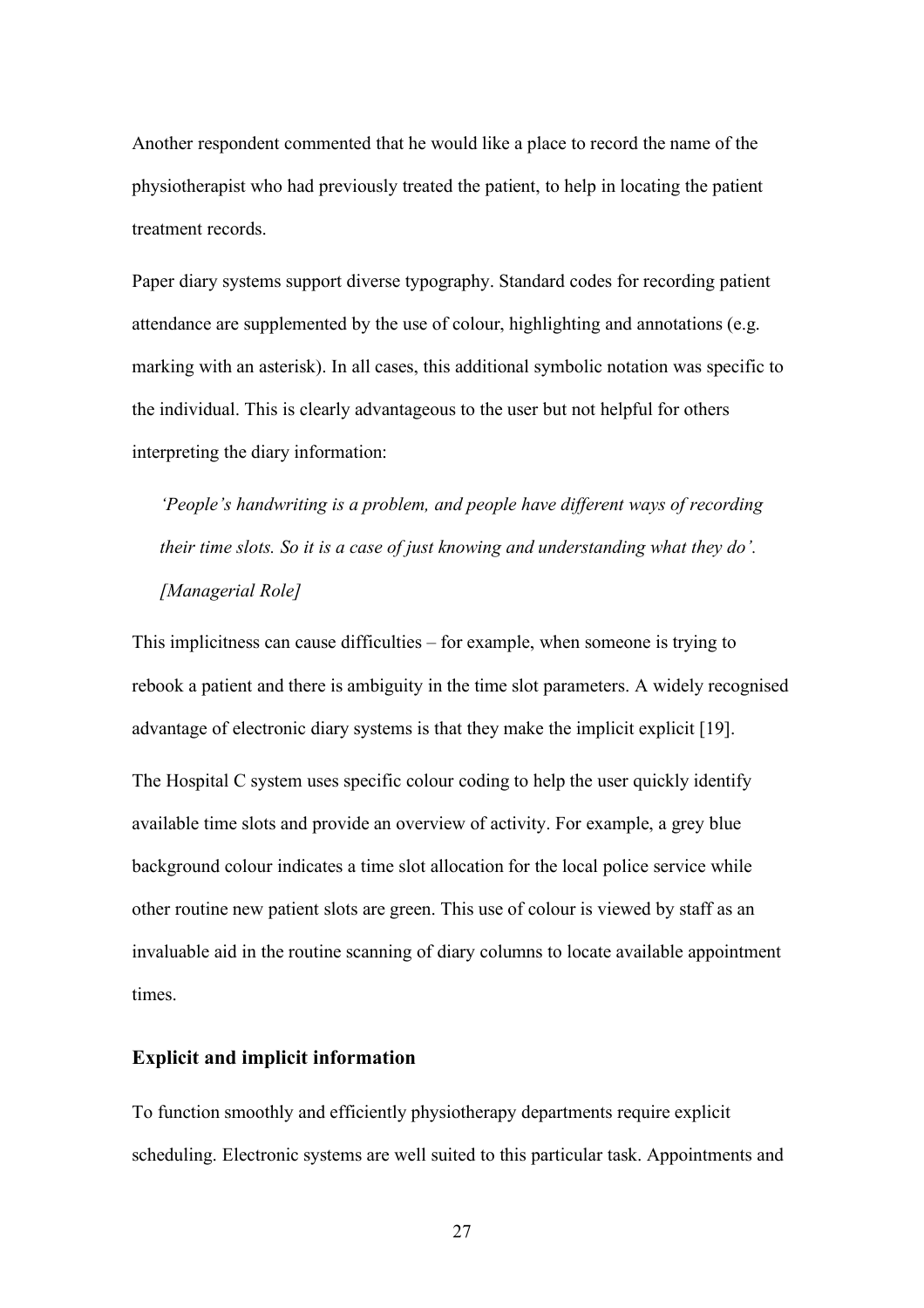meetings vary in duration and must therefore be adjustable. The system used in Hospital C offers this option but its use relies heavily on the memory of the reception staff:

*'I have to just remember that respiratory outpatient follow-up appointments last one hour and normal outpatient appointments are thirty minutes.' [Administrative Role]*

Rather than being a hindrance, many informants reported that having to make this information explicit helped them manage their work schedules more effectively. Respondents from Hospital C all recognised the advantage of this when arranging shared diary activities. E.g.:

*'the diary works well because it is there for all to see, no interpretation is needed as everything is clear and standardised'. [Senior Clinician]*

One physiotherapist reported on the added demands of calculating the travel and preparation time required to attend a meeting or external event on the 'Request for Diary Alterations' form. The Hospital C system does not provide the facility to schedule a 'buffer zone' prior to a meeting start time, so meeting start times must reflect this requirement. This information would normally remain implicit:

*'I would know that it takes me half an hour to get to the other hospital site and I would therefore know not to book a patient in the half an hour prior to the meeting'. [Junior Clinician]*

This is an example of shared diary systems forcing the user into making premature, explicit diary entries [3].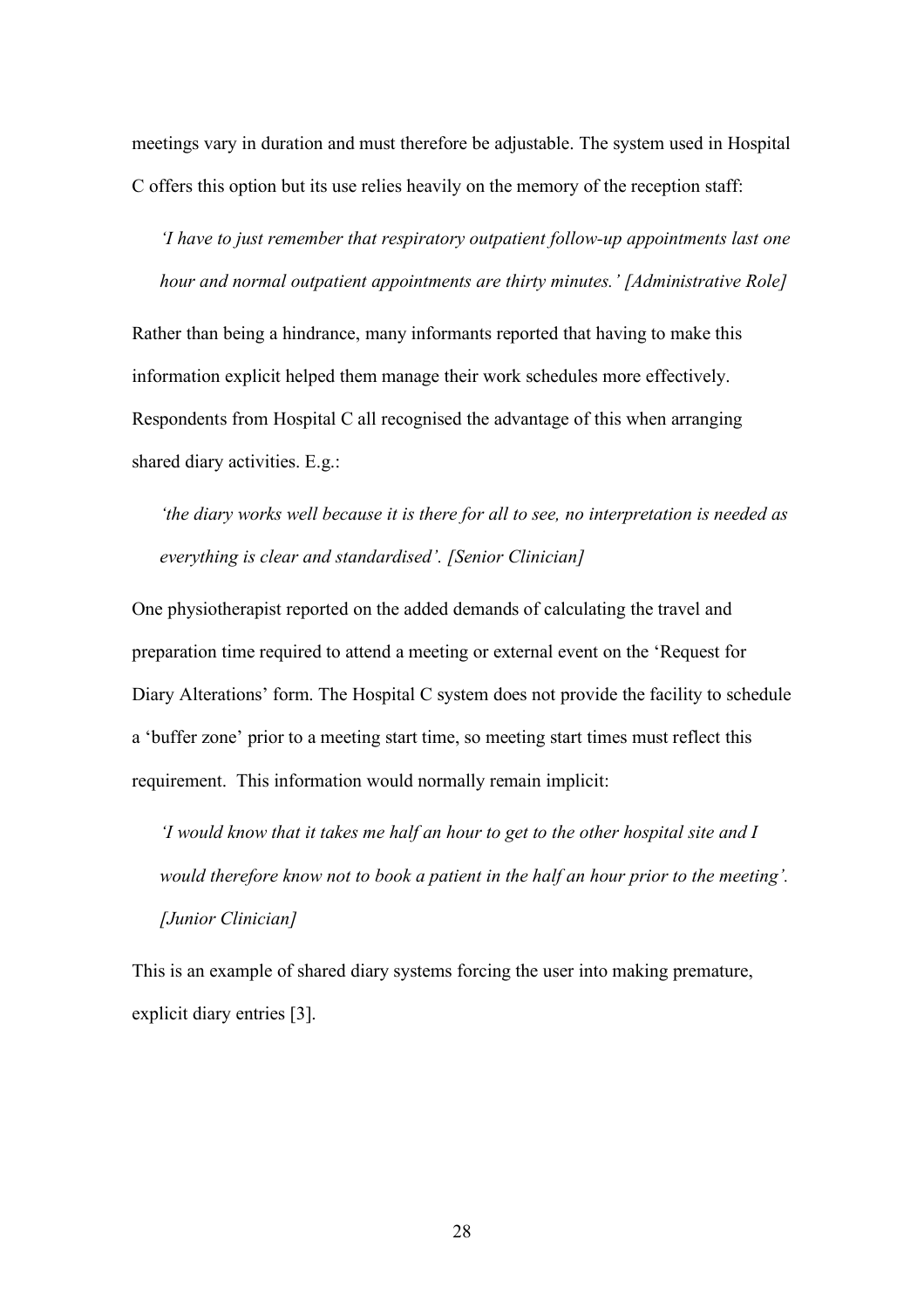#### **Regular events**

A common characteristic in all physiotherapy departments is that several events (e.g. inservice training sessions, patient classes and clinical service commitments) occur at regular times. The Hospital C system has a frequency feature which is used to record regular events. Hospital B has tried to incorporate this into the standard templates of each individual physiotherapist. Unfortunately, due to the *'lengthy process' [Administrative Position]* involved in formatting these templates, any amendments are normally made by physiotherapists manually annotating the weekly paper printouts.

At Hospital A, individual physiotherapists have to manually maintain their diaries for recurring events. Informants reported that they record their work commitments in their diaries for an average of two or three weeks in advance. Critical incidents were reported when patient appointments and meetings were scheduled on behalf of the diary owner beyond this typical entry period*:*

*'You then don't know what slots and things they have got on or what would be convenient for them.' [Junior Clinician]*

As highlighted by Palen [20], systems such as that used at Hospital C offer advantages for managing event series.

#### **Coordinating information resources**

All informants in this study, with the exception of one who relied on memory, had to co-ordinate a minimum of two time management tools.

All the time management failures recalled by respondents from Hospitals A and B were attributed, directly or indirectly, to the inaccurate integration of information across these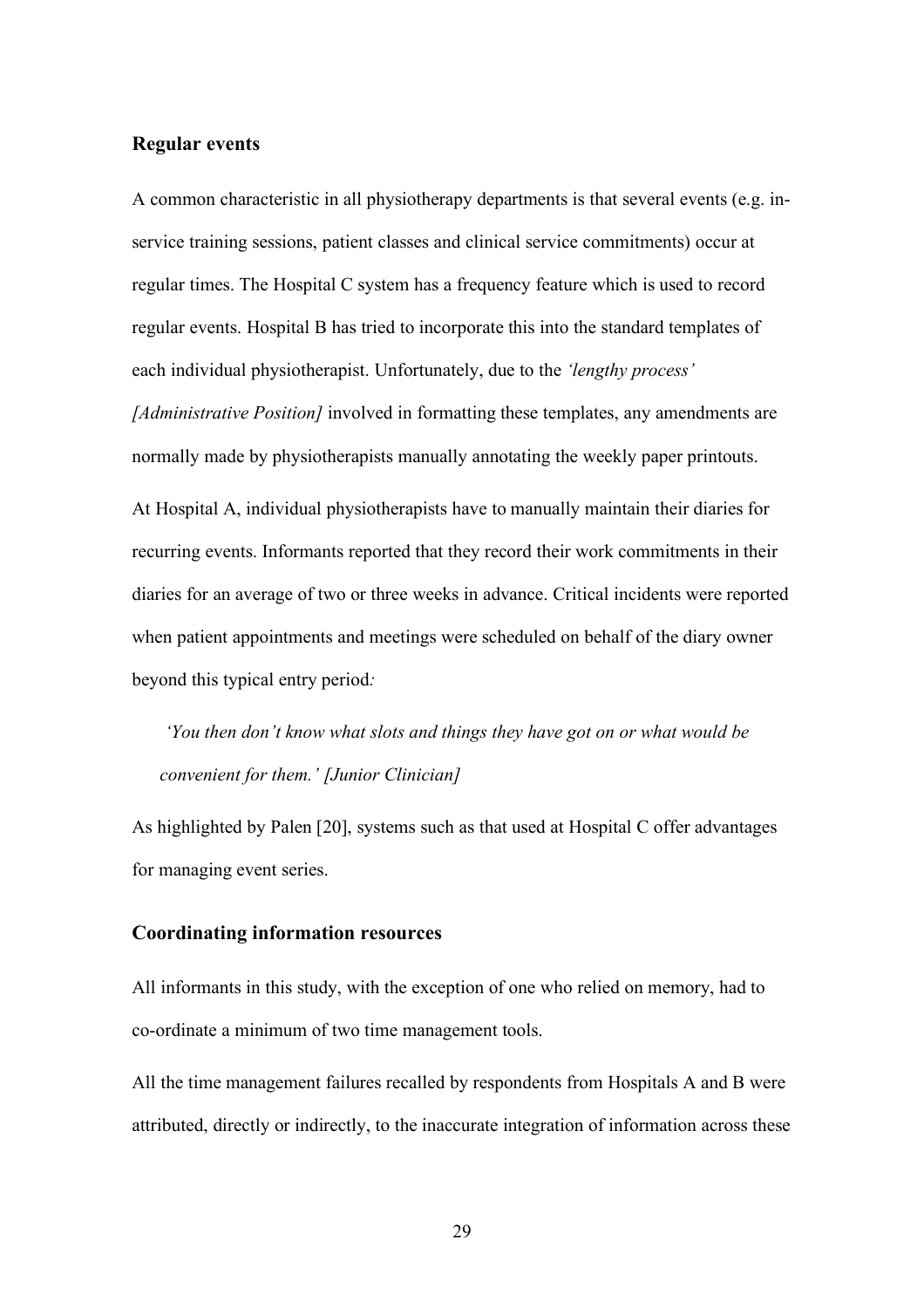tools. Thus the most common reason for scheduling errors was the explicit demand of maintaining multiple diaries. This finding is in line with Kelley  $&$  Chapanis' [21] study in which fifty percent of their respondents reported difficulties in accurately updating multiple diaries.

Several references were made to scheduling problems over annual and study leave. A recurring explanation for this problem was summed up by one respondent:

*'There are four places actually, would you believe, for booking annual leave. It is very confusing.' [Senior Clinician]*

In an attempt to resolve this problem, several respondents reported that they had developed their own checking system. A respondent from Hospital B confirmed this:

*'I have a double check system, in that I write it in my diary and then write 'desk' and put a tick next to this once I have told them at reception.' [Senior Clinician]*

No critical incidents of this nature were reported by informants using the system at Hospital C. This may be explained by the unpopular restriction procedures which require physiotherapists to document all new diary entries onto the 'Request for Diary Alterations' form. Payne [19] would argue that this formal process acts as an important prospective memory aid, compelling the user to reconcile information sources prior to making these arrangements public in the shared diary system.

Duplication of data was evident at all three sites. This was clearly unacceptable to one respondent who remarked that

*'we have duplication of data, not because we want double checks and we need to verify everything, it is just that the system that we have got is ineffective and slow and you cannot find the information that you need'. [Administrative Role]*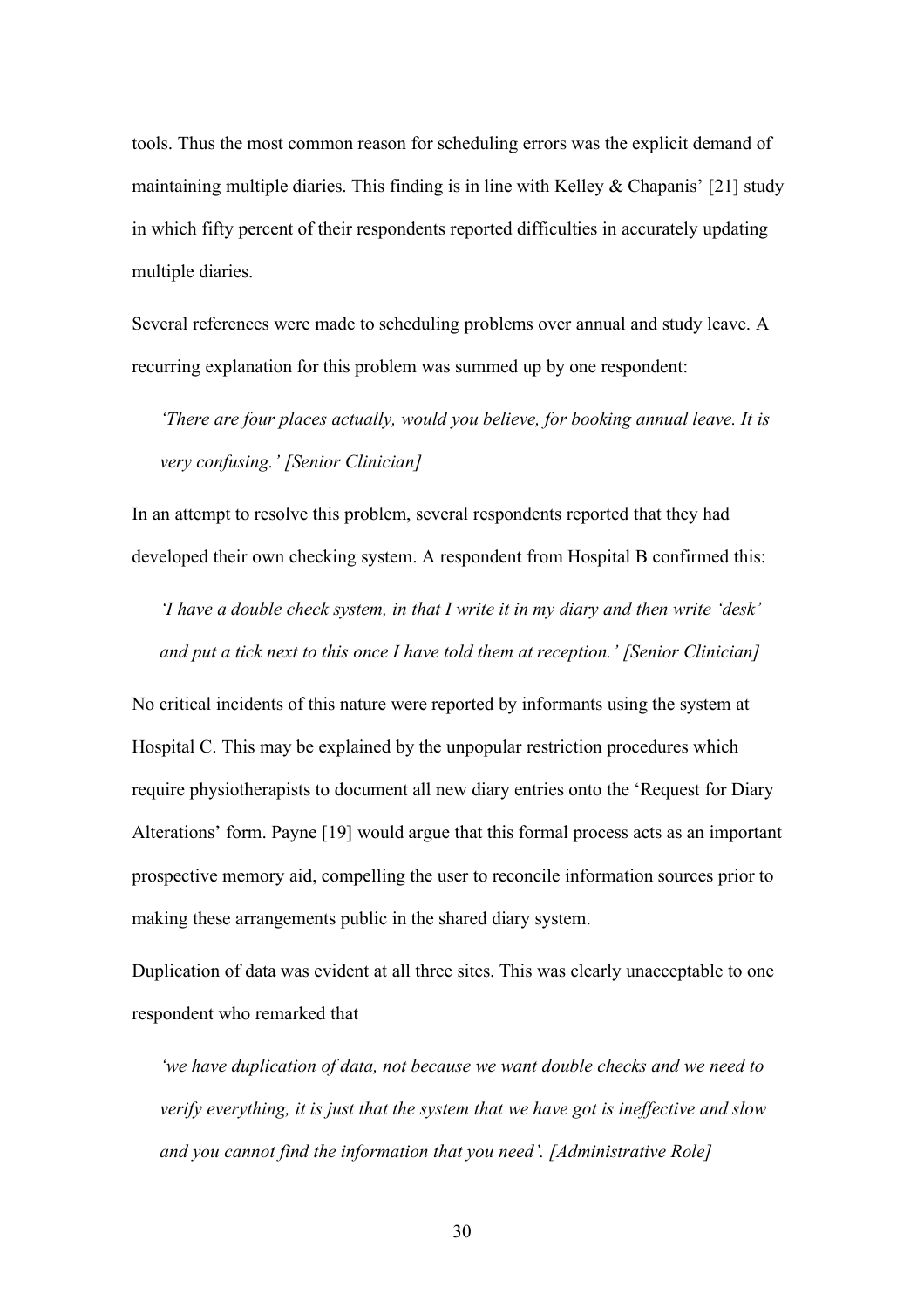Justification for maintaining the patient index cards in Hospital B, for example, is explained by one respondent:

*'If a patient phones up to ask whether we have received their referral it is quicker to open up the drawer and see, because if we have received it there will be a card for them, otherwise we would have to get their date of birth, log onto the system and then go through the screens.' [Administrative Role]*

All three physiotherapy departments offer a variety of patient rehabilitation classes. The class time details are all scheduled into the various diary templates but no provision is made to incorporate the patient attendance list and patient details into the primary time management system. In all cases this information is recorded in a separate diary or notebook. This aspect of physiotherapy service contributes further to the plethora of artefacts that need to be maintained, consulted and integrated in order to achieve a coherent patient service. Palen [20] warns that this 'competition' between artefacts is rarely without some struggle and inevitably results in the suboptimal maintenance of one or more artefact.

One possible cause for the onerous record keeping is the various government initiatives on target setting and physiotherapy role evolution. There does not appear to be a unified organisational strategy to ensure that these changes are streamlined and time efficient. As a result the systems appear haphazard, relying on duplication procedures to provide an acceptable level of accuracy.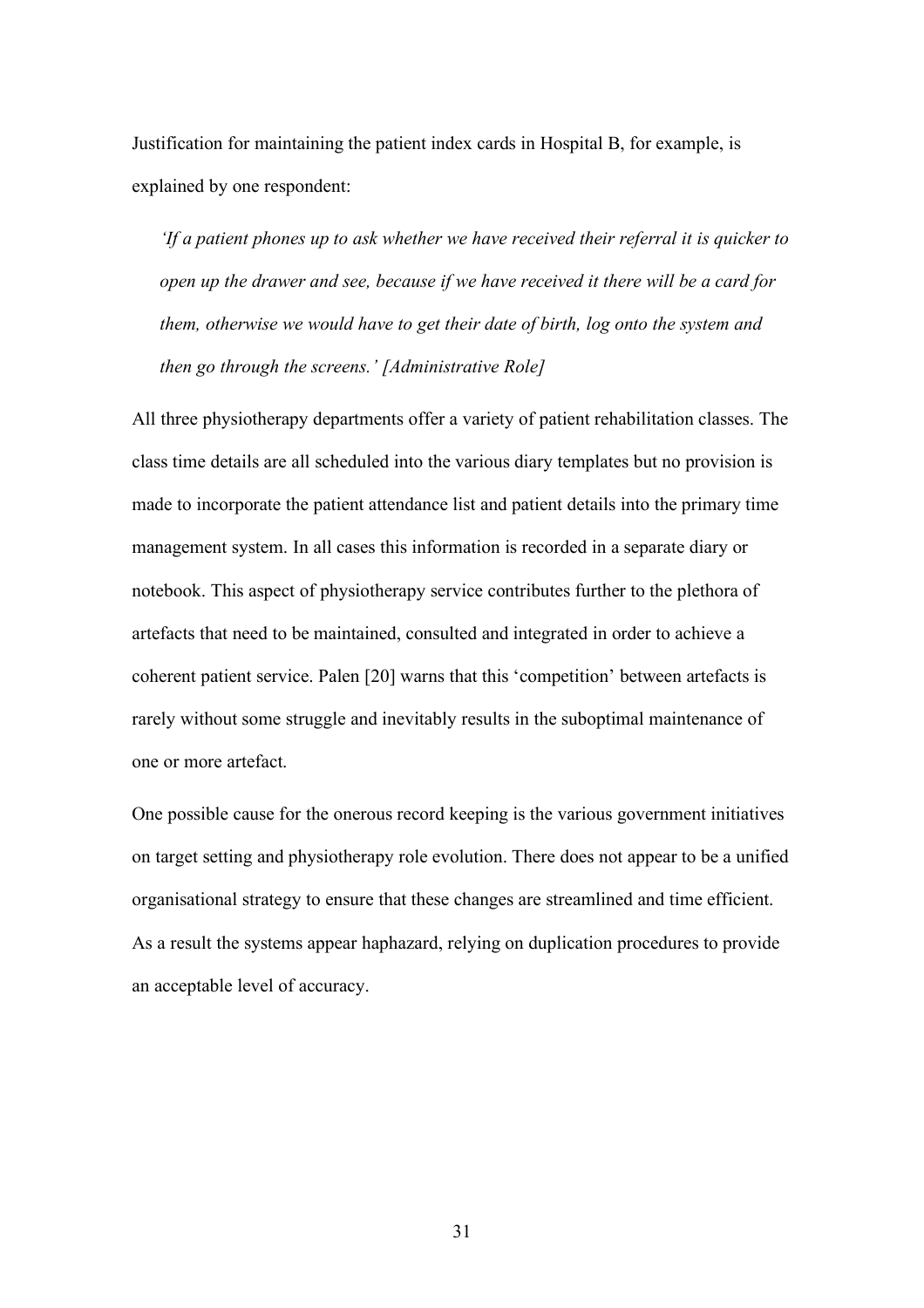#### **Exploiting time management systems for additional services**

Several additional patient services, indirectly related to time management, are included in the diary systems at each site. The most notable of these is the inclusion of patient transport requirements in the diary content.

The Hospital A respondents use the symbol 'T' in their individual diaries as a reminder to fill in the required transport details in the separate 'Transport Bookings' diary. Physiotherapists in Hospital B use the same symbol in the central paper diary to indicate that a patient is relying on hospital transport services. No additional information is conveyed to the physiotherapist by the presence of  $T - i.e.$  this does not indicate that this service has actually been arranged. The system at Hospital C is used to print a request form which is subsequently hand delivered to the transport department.

A feature common to most physiotherapy departments is the regular provision of student placements. The Hospital C system supports the inclusion of student diary scheduling into the main diary system. In contrast, the centrally maintained paper system at Hospital B does not support the integration of student diaries or specialist physiotherapy services. One of the informants reported not using the central diary file when supervising students, stating that

*'I actually find it easier, when students are here to have my own diary, so that I can juggle my time around the students and my other roles'. [Managerial Role]*

The students are provided with separate paper sheets detailing their weekly commitments and the student supervisor employs her own paper diary for all appointment scheduling during supervision periods.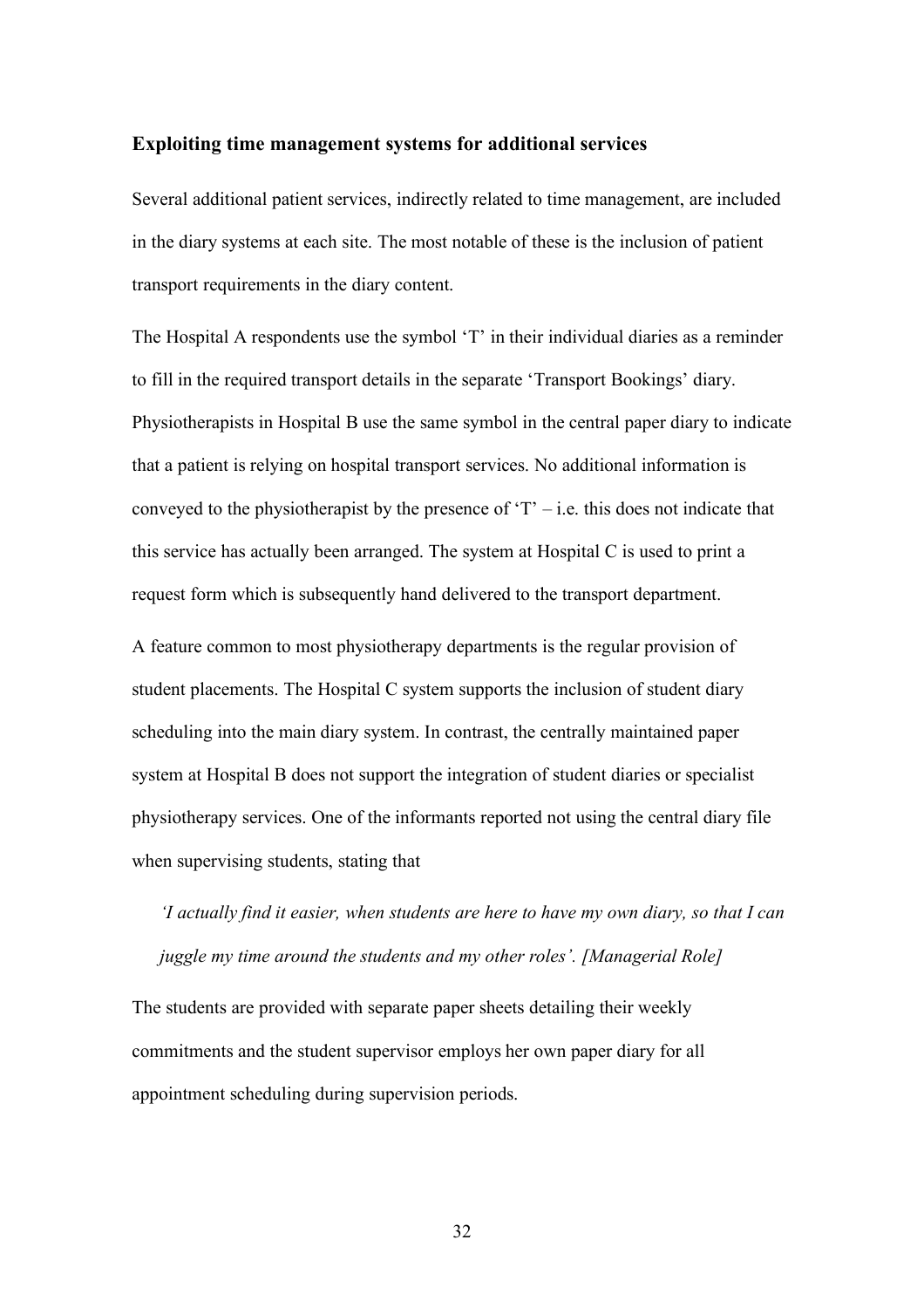An apparent advantage of the electronic system over paper diary systems is the provision of timely information to physiotherapists regarding the arrival of their patients. This significant advantage overcomes the common complaint voiced by staff using the paper systems, that waiting for the arrival of a patient is wasted time that could be used more productively. As a respondent from Hospital C noted:

*'We just look on the screen and we can see that they are here or they have not come in. It helps in that way, because we don't have to keeping trekking down and shouting names out.'[Junior Clinician]*

The problem has been recognised in Hospital A and options to reduce this time wastage are being considered,

*'We are looking at having journals and articles up at the front desk so that they can sit down and read if the patient does not turn up, but invariably they want to get on with their discharges and that type of thing. It is a long way down the corridor unfortunately.'[Managerial Role]*

#### *Summary*

This study has shown that physiotherapists regard diaries as essential to the day-to-day management of their professional work. It is important to recognise both the advantages and disadvantages of the different diary media currently employed in physiotherapy outpatients departments. The topic of diary attributes has been extensively researched, with the majority of studies reporting that the power and flexibility of the simple paper diary is matched by only a few electronic systems [19,20,22].

The advantages and disadvantages of different diary media, as reported by study participants, are summarised in Table 2. Many of these features are widely recognised,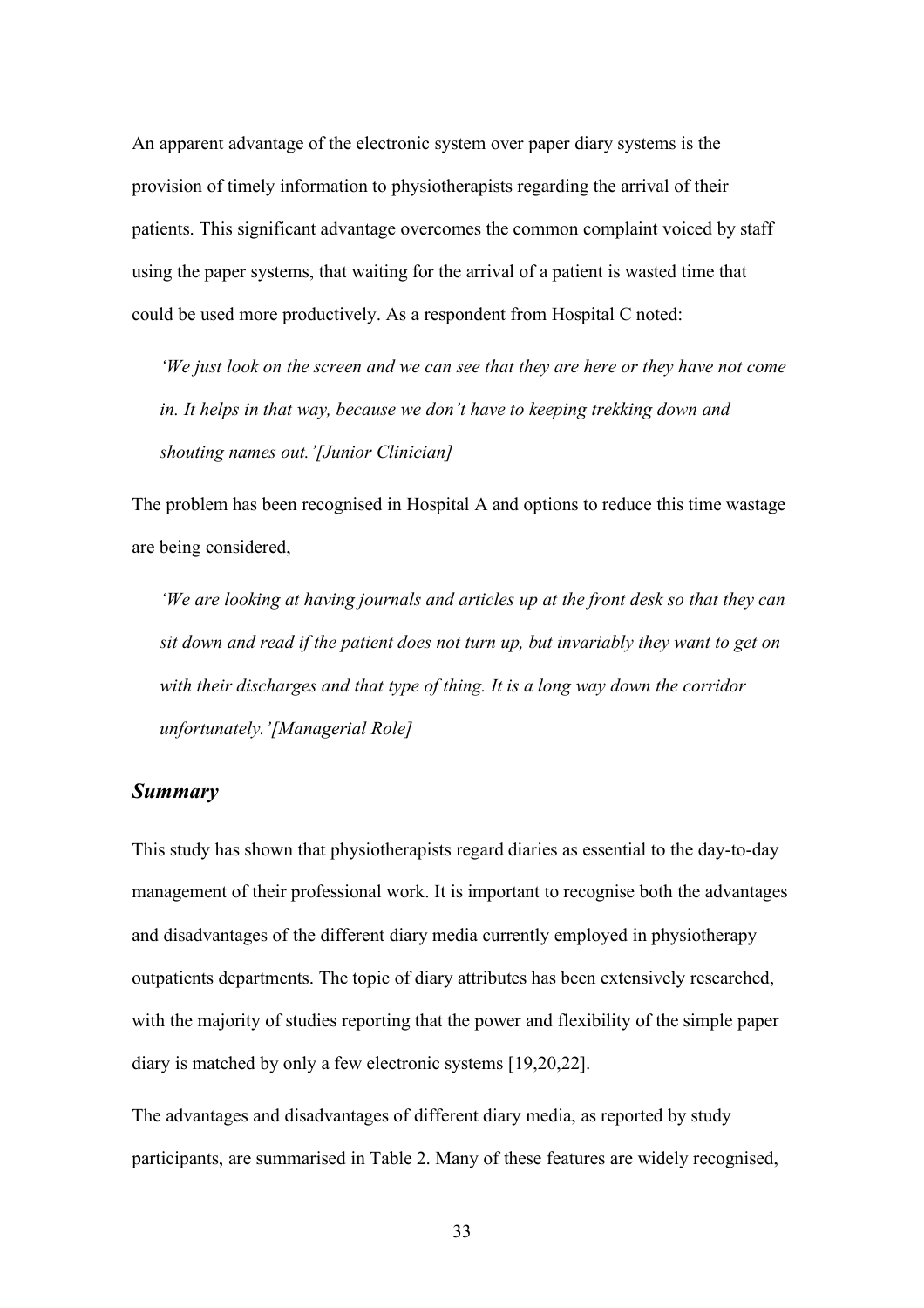inherent features of specific media, while others are more specifically related to the physiotherapy context of use.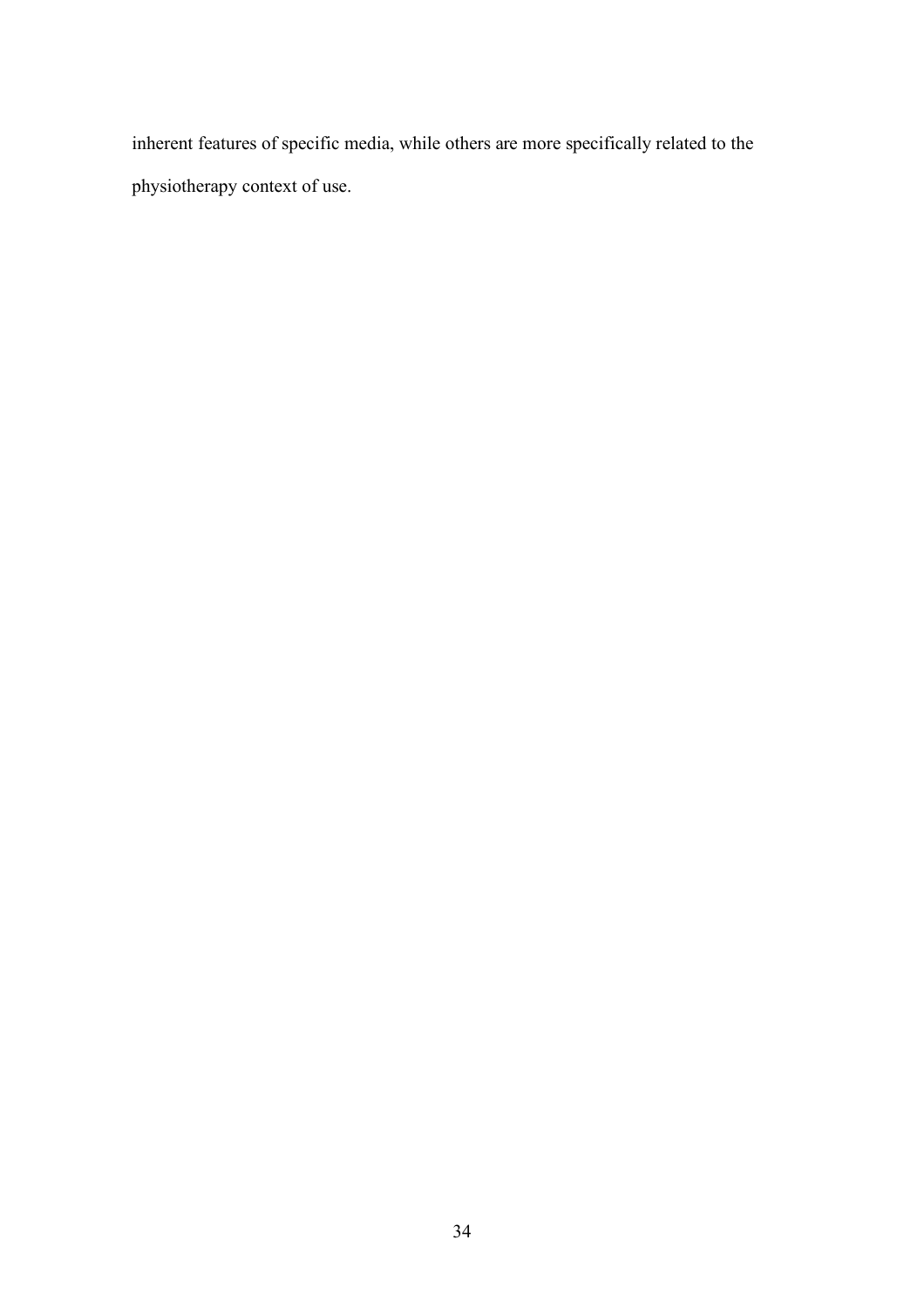| Type of Diary | Advantages                                | Disadvantages                                      |  |
|---------------|-------------------------------------------|----------------------------------------------------|--|
| Standard      | Quick, direct access                      | Poor legibility and lack of precision              |  |
| Paper Diary   | No specific training requirements         | Potential to 'abuse' diary content by 'scheduling  |  |
|               | Adaptable and flexible                    | defensively'                                       |  |
|               | Diverse formats available                 | Onerous maintenance procedures                     |  |
|               | Portable                                  | Difficult to share                                 |  |
|               | Supports personalised notation            |                                                    |  |
| Electronic    | Supports explicit scheduling              | Passwords and logging on procedures tedious        |  |
| Diary System  | Visual clarity                            | Restrictive with respect to descriptive abilities; |  |
|               | Standardised system reducing the need     | forces respondents to use manual systems in        |  |
|               | to interpret other people's diary         | conjunction with the electronic system             |  |
|               | content                                   | Technical difficulties can create adverse          |  |
|               | Potential for additional functionality    | working conditions                                 |  |
|               | e.g. automatic scheduler and              | Restrictive/rigid procedures and format:           |  |
|               | frequency feature                         | inability to double book, overlap or record        |  |
|               | Ability to control access                 | simultaneous events or patient appointments.       |  |
|               | Ability to 'split screens' for cross      | Cumbersome entry criteria                          |  |
|               | referencing                               | <b>Fixed location</b>                              |  |
|               | Supports an accurate appointment          | Diary content is unavailable when other system     |  |
|               | history                                   | facilities are in use                              |  |
|               | Data base supports statistical analysis ( | Manual duplication of entries already made on      |  |
|               | reduces the demands for individual        | the computer                                       |  |
|               | collection of monthly figures)            | Limited resources                                  |  |
|               |                                           | Inability to provide a broad overview of staff     |  |
|               |                                           | levels and diary content                           |  |
|               |                                           | No provision for entries that are not time         |  |
|               |                                           | specific                                           |  |

#### **Table 2- Comparative Attributes of Diary Types**

## **Discussion & Conclusions**

## *Implications for the Introduction of Electronic Appointment Systems*

Blandford and Green [3] concluded in their study that it is unlikely that a single time management tool will ever be capable of supporting all aspects of a person's time management. The study reported here corroborates this earlier finding.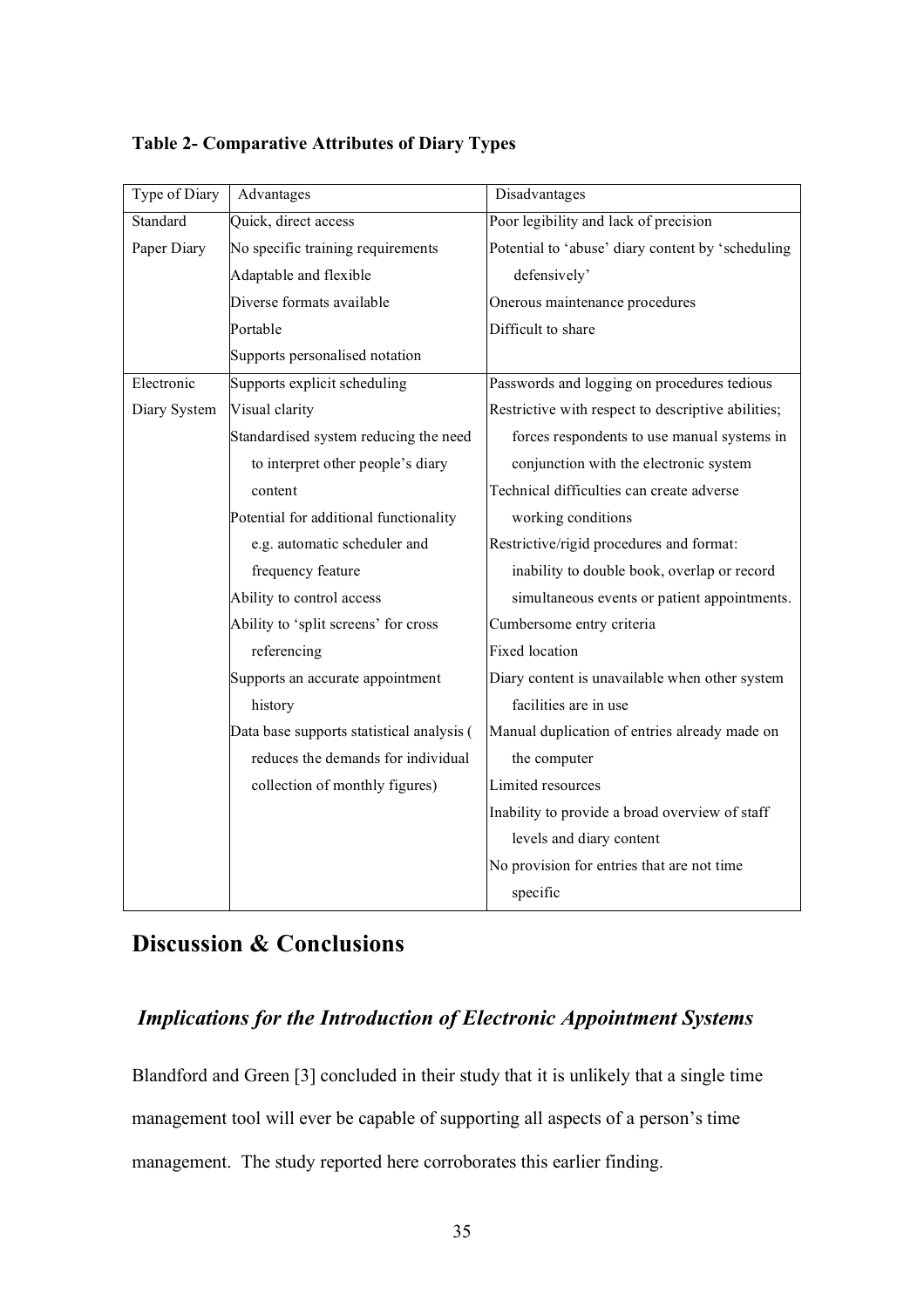Outpatient physiotherapy departments differ with respect to size and the variety of patient services offered; there are, however, many core features and practices common to all departments. These similarities make it possible to highlight areas that require consideration prior to and following the deployment of electronic systems.

Physiotherapists across the three sites all consult a minimum of two diaries. The introduction of central electronic appointment booking systems is unlikely to reduce this number and may increase it. The first, and arguably most important, focus should be on improving integration across the various time management artefacts to streamline this process and reduce information duplication.

Location and portability are also important. In the departments utilising a paper system, all users carry their diary or photocopied versions of their diaries around with them. Conversely, respondents in Hospital C reported lack of ready access as a particular problem, highlighting the need for sufficient hardware resource provision to support electronic booking systems.

An additional implication, particularly for departments where physiotherapists are responsible for scheduling follow-up appointments, is the potential need for more administrative personnel as well as more computers.

A deeper problem may be the underlying perception among certain staff members that computer users are 'wasting' valuable clinical time, leading to a degree of tension between staff:

*'the physiotherapists come in here to check their emails and block the computers, and then we have to tell them off.' [Administrative Role]*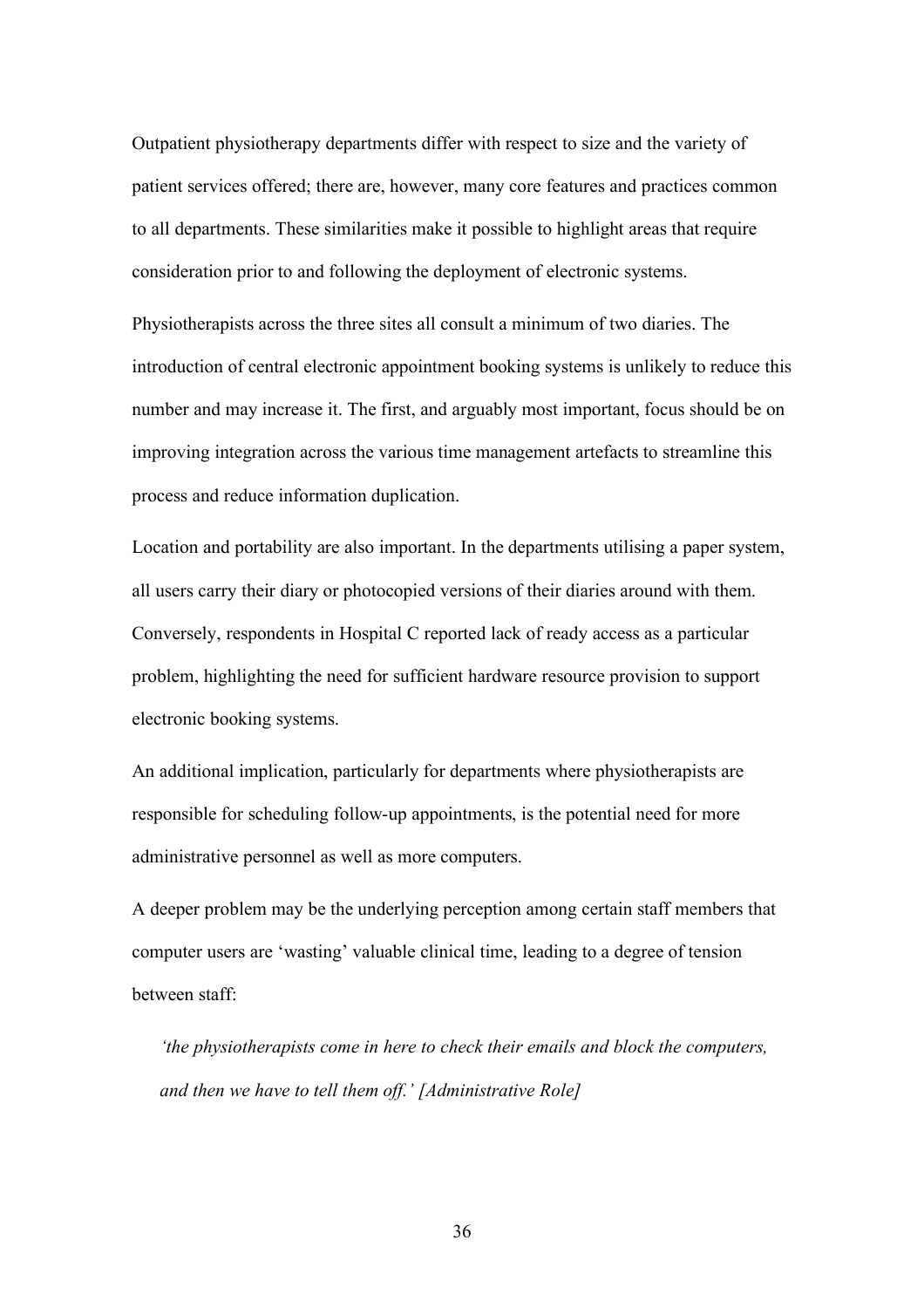This perception must be addressed by senior management to encourage staff to embrace technological changes and acquire a level of confidence and competency to enable them to capitalise on the potential benefits of technology.

The lack of suitable IT training for health professionals has long been recognised as a concern [2]. Physiotherapists, particularly the more senior clinicians, view themselves as technically under-qualified. The majority of respondents using the system in Hospital C reported unsatisfactory levels of system training and support. The provision and implementation of directed IT training must be prioritised if the introduction of time management technology is to be accepted and fully utilised.

Another crucial factor in the successful implementation and maintenance of these electronic systems is the need for a sound technical support infrastructure. Staff in Hospital C were in regular contact with the software house but, as noted above, support and training with regard to system upgrades was perceived as inadequate. One explanation was that software training was deemed too expensive. A respondent further remarked that she felt there was a lack of assistance from the hospital IT department and the software manufacturer when there were technical difficulties. To combat this problem the planning and implementation of a support infrastructure should be part of the conceptualisation process. Kling ([15], pg. 8) explains this further: 'the support systems for the focal computing system is integral to the effective operation of the technology.'

The usability of the Hospital C system was inhibited by the poor design of several interface features. For example, respondents reported that the daily template structure prevented the direct insertion of a meeting if patient appointments were already scheduled on either side of the available time slot. The administrative staff had to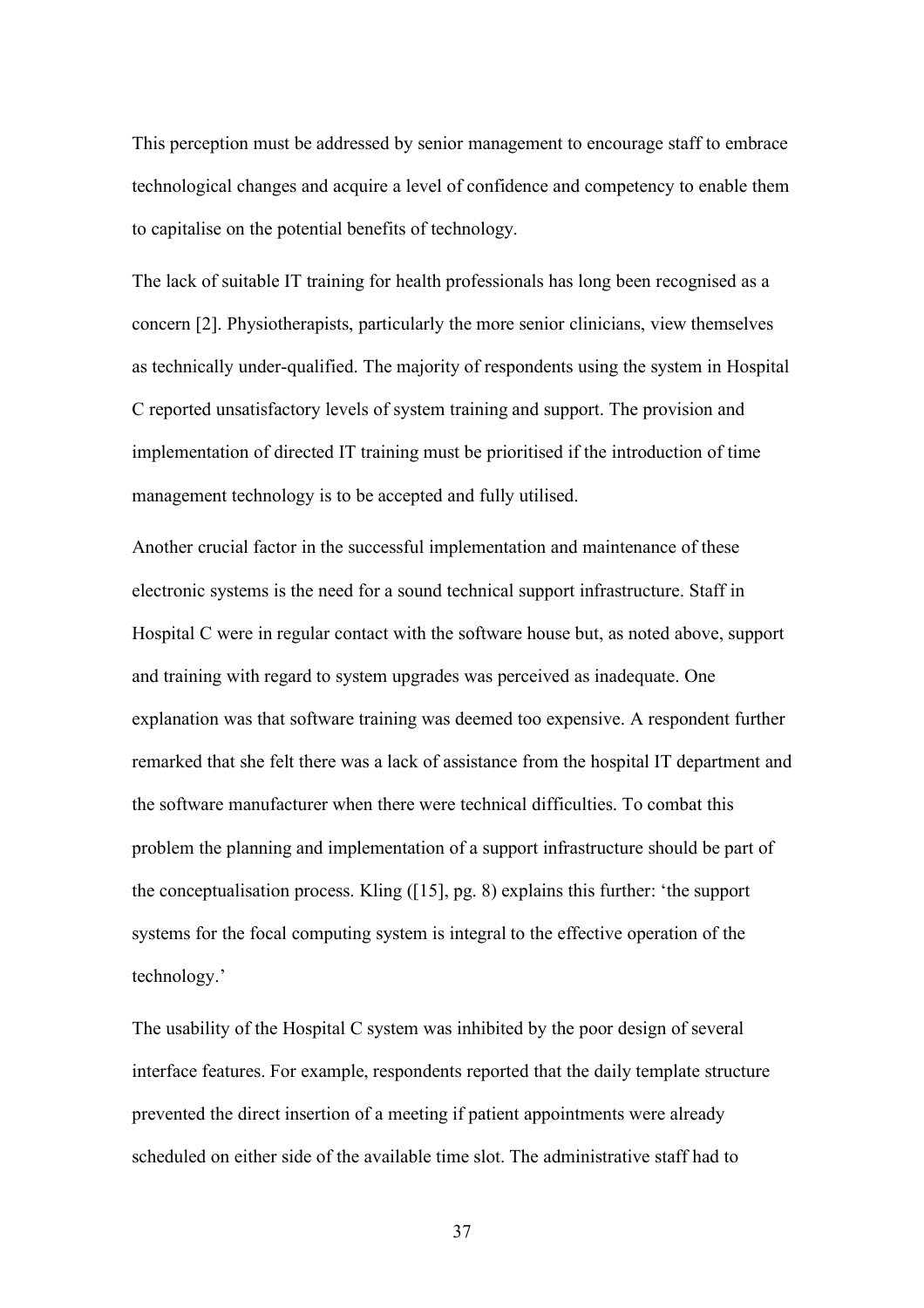remove the existing patient appointments, insert the meeting arrangements and then reenter the patient appointments. Understandably, this led to user frustration and increased the likelihood of errors. This study has not considered software or interface design; however, the findings highlight the major influence these usability issues have on the overall usefulness and effectiveness of systems.

The importance placed on diary ownership and control was evident in this study. Senior staff members expressed a perceived threat to their professional status with the implementation of password restricted access and the re-direction of power to less trained staff members to whom they were required to justify their use of time – a theme highlighted by Symon *et al* [11]. The organisation's culture underlies the informal practices which develop into organisational and social norms [6]. The introduction of password restrictions and control measures threatens to contravene the implicit, informal collaborative activities and social protocols. This is an issue that will require sensitive handling. If this policy is to be accepted by the users, the benefits of implementing these measures need to outweigh the convenience, power and support of other less restrictive systems. As noted by Adams and Blandford [4], if these social and organisational issues remain unresolved they can impede the effective introduction of technology.

#### *Conclusions*

Time management tools are indispensable aids in the planning and delivery of patient services in physiotherapy departments. Time management in a physiotherapy outpatient department involves a complex interplay between scheduled activities of both a personal and work nature, in harmony with the ongoing need to be adaptable and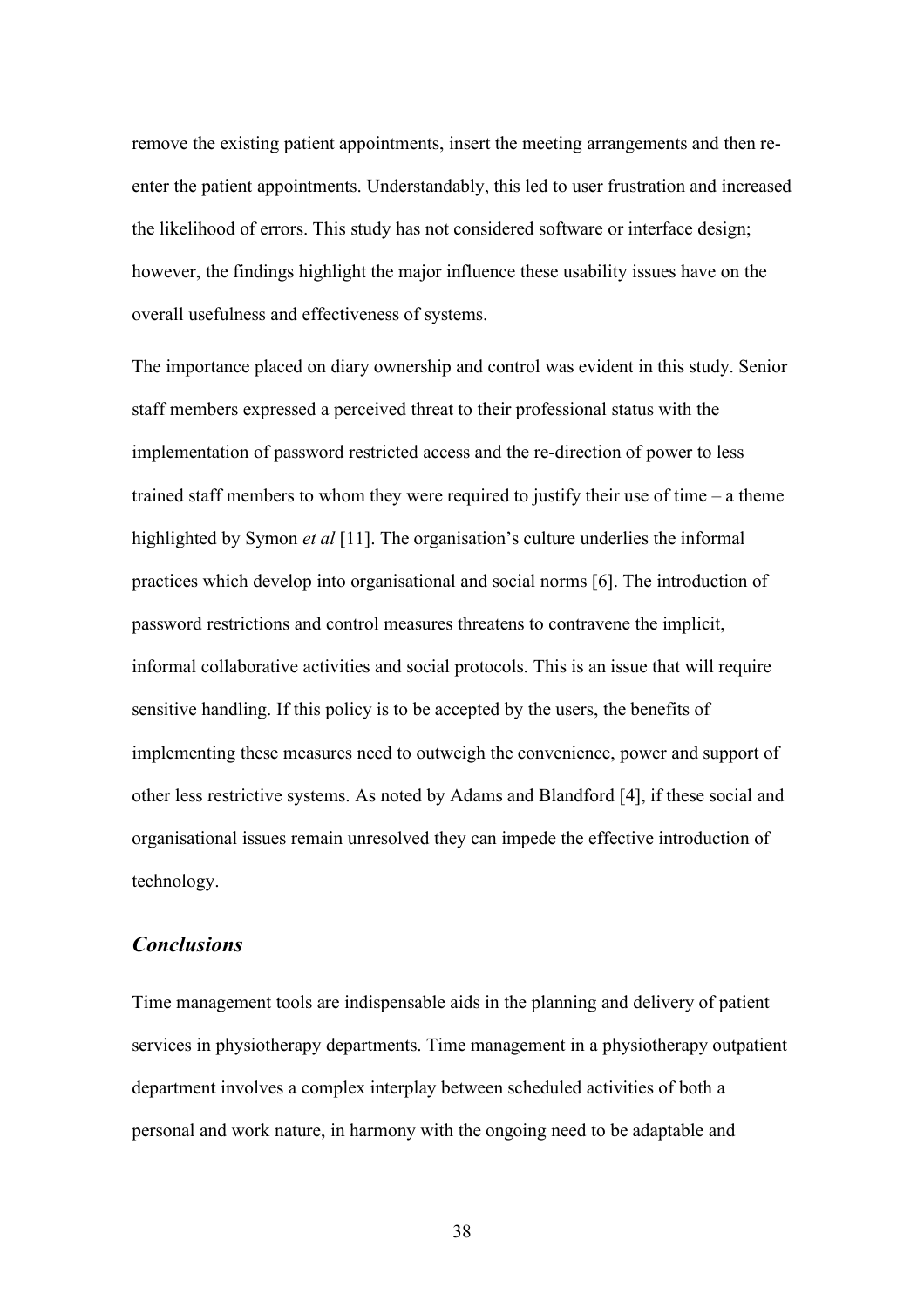responsive to external events and the priorities of the patients. It is the existence of this dynamic work balance that justifies this investigation into the potential implications to current work practice following the proposed widespread implementation of electronic patient appointment booking systems.

Due to the diverse nature of time management tasks, as illustrated by this study, it is unlikely that the electronic appointment systems will replace all existing time management tools. Consequently, the central focus should be on designing and integrating these systems to enable the streamlined exchange of information across multiple tools, so as to facilitate efficient, effective, cohesive time management that complements the social and organisational practices that characterise physiotherapy outpatient departments.

## **Acknowledgements**

We are grateful to all participants in this study and the managers who made it possible. The research was partially funded by the ESRC e-Society programme (RES-335-25- 0032).

## **References**

[1] Department of Health (2002): Delivering IT to the NHS- a summary of the national programme for IT. Accessed from http://www.doh.gov.uk/ipu/whatnew/deliveringit/deliveringit.htm [viewed April 2003]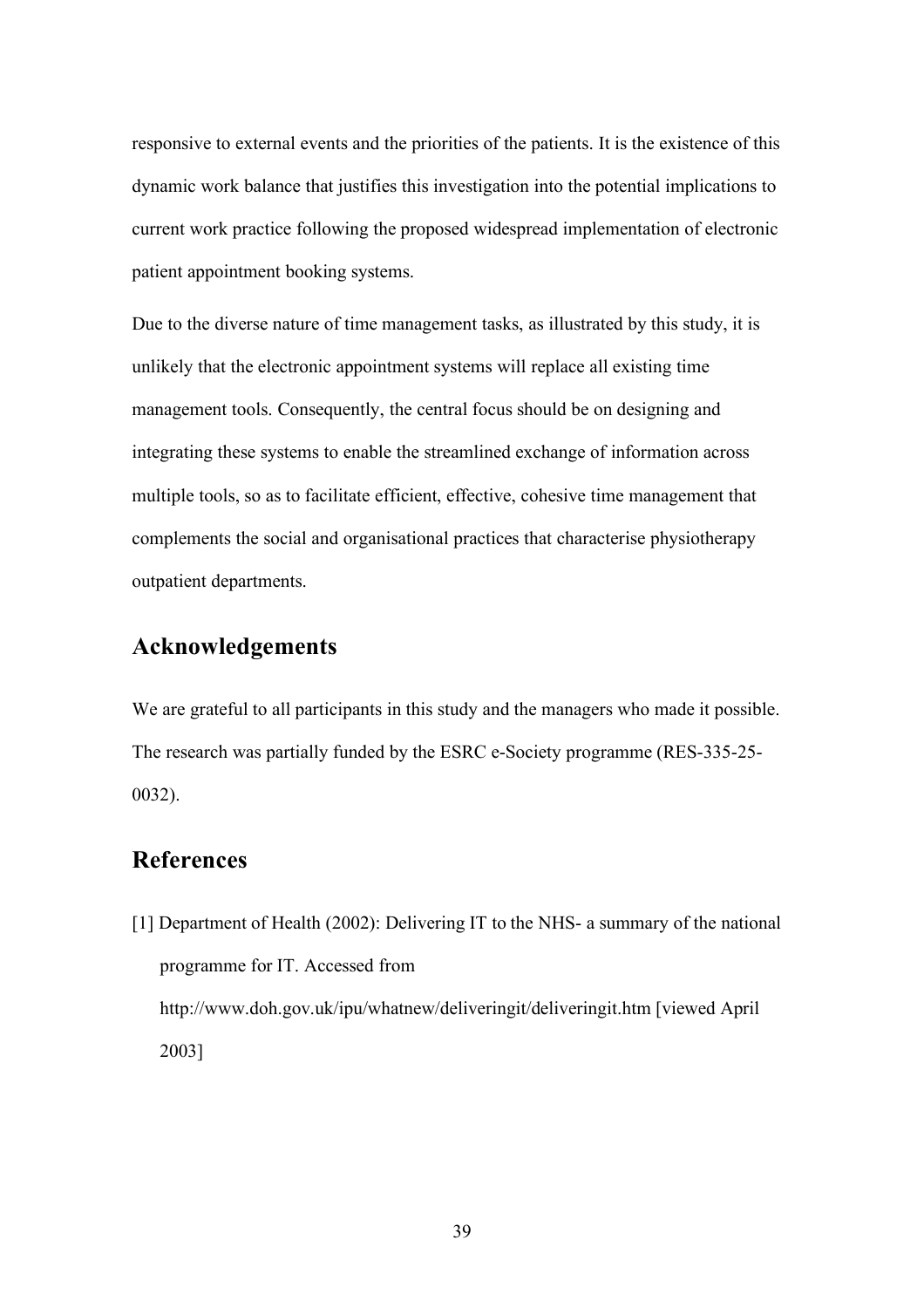- [2] Latchford, G. (2002) *CPIAG Access Survey Report, Computers at Work Survey: positive thoughts, negative experiences*, August 2002. Accessed from the Library and Information Services, The Chartered Society of Physiotherapy, London
- [3] Blandford, A.E. & Green, T.R.G. (2001) Group and individual time management tools: what you get is not what you need, *Personal & Ubiquitous Computing*, **5** (4); 213-230.
- [4] Adams, A. & Blandford, A. (2002) Acceptability of Medical Digital Libraries, *Health Informatics Journal* 8(2) 58-66, Sheffield Academic Press.
- [5] McNulty, T. & Ferlie, E. (2002) *Reengineering Health Care: the Complexities of Organisational Transformation* Oxford: Oxford University Press.
- [6] Schein, E. (1990) Organizational Culture, *American Psychologist*, **45**; 109-119.
- [7] Harrison, G. S. 1991. The Winchester experience with the TDS hospital information system. *British Journal of Urology*, 67.5, 532-535.
- [8] Gremy, F. and Bonnin, M. 1995. Evaluation of automatic health information systems: what and how: Assessment and evaluation of information technologies. In Gennip, E. and Talmon, J.L. (eds.) *medicine van*. Amsterdam, IOS Press. 9-20.
- [9] Heathfield, H. 1999. The rise and fall of expert systems in medicine. *Expert Systems*, Vol. 16, No.3. 183 – 188.
- [10] Heathfield, H., Pitty, D. and Hanka, R. 1998. Evaluating information technology in health care: barriers and challenges. *BMJ*, 316, 1959 –1961.
- [11] Symon, G., Long, K & Ellis, J. 1996. The Coordination of work activities: cooperation and conflict in a hospital context. *Computer supported cooperative work*, 5,1. 1-31.
- [12] Adams, A., Blandford, A. & Lunt, P. (in press) Social empowerment and exclusion: A case study on digital libraries. To appear in *ACM Transactions on CHI*.